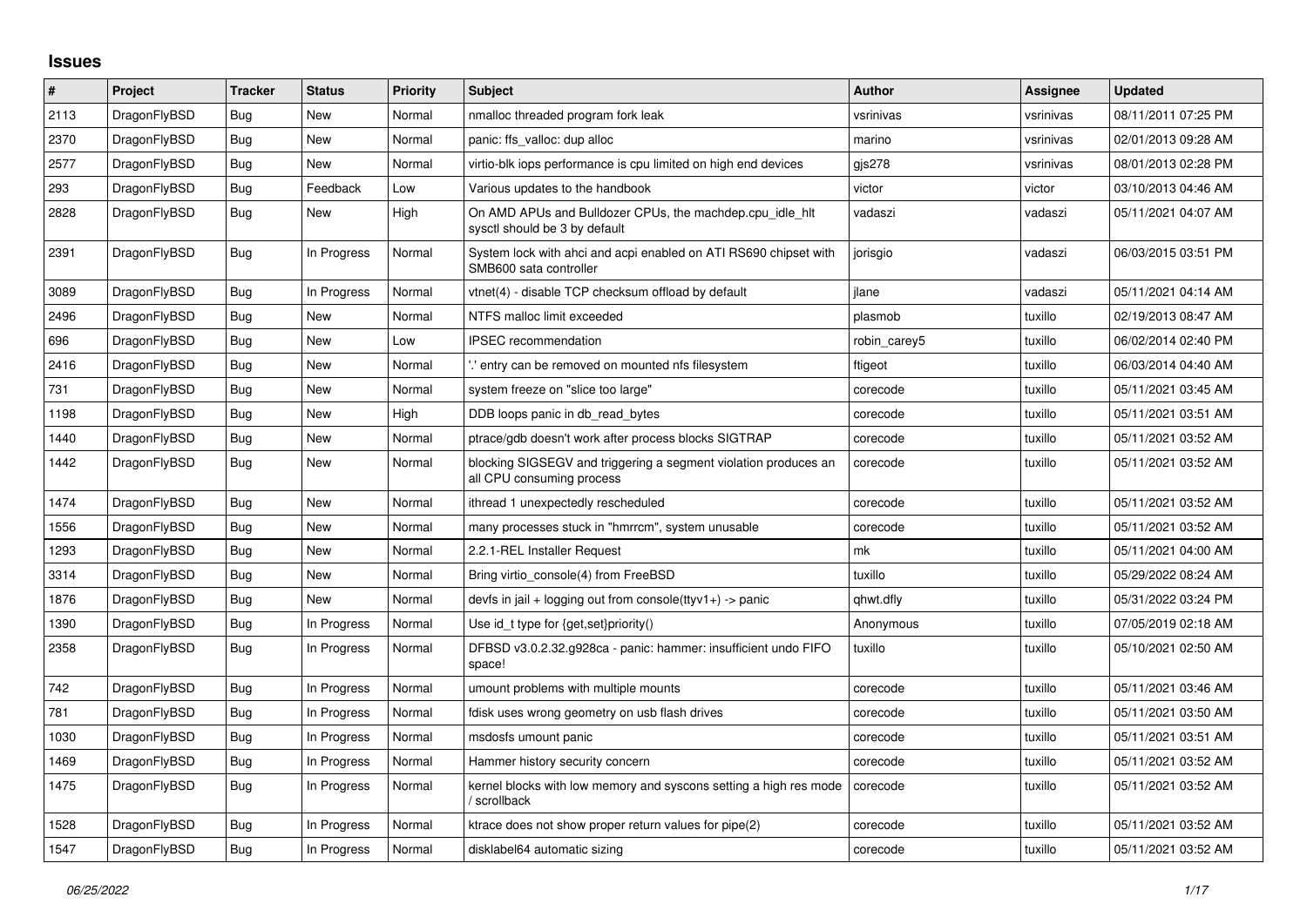| $\pmb{\#}$ | Project      | <b>Tracker</b> | <b>Status</b> | <b>Priority</b> | Subject                                                                                    | <b>Author</b>    | <b>Assignee</b> | <b>Updated</b>      |
|------------|--------------|----------------|---------------|-----------------|--------------------------------------------------------------------------------------------|------------------|-----------------|---------------------|
| 1583       | DragonFlyBSD | Bug            | In Progress   | Normal          | panic: assertion: cursor->trans->sync_lock_refs > 0 in<br>hammer recover cursor            | corecode         | tuxillo         | 05/11/2021 03:53 AM |
| 1584       | DragonFlyBSD | Bug            | In Progress   | Normal          | can't use ssh from jail: debug1: read passphrase: can't open<br>/dev/tty: Device busy      | corecode         | tuxillo         | 05/11/2021 03:53 AM |
| 998        | DragonFlyBSD | Bug            | In Progress   | Normal          | Unconfiguring a vn while it is mounted                                                     | rumcic           | tuxillo         | 05/11/2021 04:00 AM |
| 3145       | DragonFlyBSD | Submit         | In Progress   | Normal          | Update libelf to FreeBSD 12 current and build as base library usable<br>by ports           | davshao          | tuxillo         | 08/20/2021 03:58 PM |
| 3295       | DragonFlyBSD | Bug            | In Progress   | Normal          | Adapt devel/libvirt for nvmm                                                               | tuxillo          | tuxillo         | 11/03/2021 04:56 PM |
| 1819       | DragonFlyBSD | Bug            | In Progress   | Low             | truss - Major revamping task list                                                          | tuxillo          | tuxillo         | 11/27/2021 08:45 AM |
| 1700       | DragonFlyBSD | Submit         | In Progress   | Normal          | skip boot2 menu on <enter></enter>                                                         | Johannes.Hofmann | tuxillo         | 05/15/2022 08:35 AM |
| 3305       | DragonFlyBSD | Bug            | In Progress   | Normal          | CBSD: Add NVMM support in DragonFly BSD                                                    | tuxillo          | tuxillo         | 05/29/2022 08:18 AM |
| 3028       | DragonFlyBSD | Bug            | In Progress   | Normal          | installer: confusion of set/get disk encryption passphrase dialogs                         | liweitianux      | tuxillo         | 06/03/2022 05:13 PM |
| 3160       | DragonFlyBSD | Submit         | In Progress   | Normal          | State the implementation difference in pkill/pgrep manual                                  | sevan            | tuxillo         | 06/03/2022 05:15 PM |
| 1921       | DragonFlyBSD | Bug            | In Progress   | Normal          | we miss mlockall                                                                           | alexh            | tuxillo         | 06/18/2022 04:08 AM |
| 3318       | DragonFlyBSD | Bug            | In Progress   | Normal          | Segmenation fault when a process resumed with checkpt exits                                | zabolekar        | tuxillo         | 06/18/2022 08:24 AM |
| 745        | DragonFlyBSD | Bug            | Feedback      | Normal          | the evil interrupt stats monster is still around!                                          | corecode         | tuxillo         | 06/02/2014 04:17 AM |
| 1579       | DragonFlyBSD | Bug            | Feedback      | Normal          | dfly 2.4.1 does not like HP DL360G4p and Smart Array 6400 with<br>MSA20                    | tomaz.borstnar   | tuxillo         | 06/02/2014 02:44 PM |
| 3205       | DragonFlyBSD | Bug            | Feedback      | High            | Go compiler net test failing                                                               | t dfbsd          | tuxillo         | 05/10/2021 02:45 AM |
| 2438       | DragonFlyBSD | Submit         | Feedback      | Normal          | <b>TRIM</b> fixes                                                                          | Anonymous        | tuxillo         | 05/11/2021 03:45 AM |
| 847        | DragonFlyBSD | Bug            | Feedback      | Normal          | processes getting stuck on mount point                                                     | corecode         | tuxillo         | 05/11/2021 03:50 AM |
| 901        | DragonFlyBSD | Bug            | Feedback      | Normal          | route show needs to get data from all cpus                                                 | corecode         | tuxillo         | 05/11/2021 03:50 AM |
| 911        | DragonFlyBSD | Bug            | Feedback      | Normal          | kldload/kernel linker can exceed malloc reserve and panic system                           | corecode         | tuxillo         | 05/11/2021 03:51 AM |
| 1287       | DragonFlyBSD | Bug            | Feedback      | Normal          | altg configuration doesn't work                                                            | corecode         | tuxillo         | 05/11/2021 03:51 AM |
| 1587       | DragonFlyBSD | Bug            | Feedback      | Normal          | can't gdb across fork                                                                      | corecode         | tuxillo         | 05/11/2021 03:54 AM |
| 1428       | DragonFlyBSD | Bug            | Feedback      | Low             | POSIX.1e implementation is too old                                                         | hasso            | tuxillo         | 05/11/2021 04:00 AM |
| 2717       | DragonFlyBSD | Submit         | Feedback      | Normal          | Out of range numeric handling                                                              | dclink           | tuxillo         | 05/11/2021 04:08 AM |
| 2721       | DragonFlyBSD | Submit         | Feedback      | Low             | Some few zalloc calls to objcache ones replacements                                        | dclink           | tuxillo         | 05/11/2021 04:08 AM |
| 1397       | DragonFlyBSD | Bug            | Feedback      | Normal          | jobs -I output inconsistency when called from script                                       | Anonymous        | tuxillo         | 05/15/2022 05:07 AM |
| 2252       | DragonFlyBSD | <b>Bug</b>     | New           | Low             | snd hda not useable if loaded via /boot/loader.conf                                        | xbit             | swildner        | 12/14/2011 12:23 AM |
| 2265       | DragonFlyBSD | Bug            | New           | Normal          | mbsrtowcs does not properly handle invalid mbstate_t in ps                                 | c.turner1        | swildner        | 01/10/2012 07:56 PM |
| 341        | DragonFlyBSD | <b>Bug</b>     | New           | Normal          | Vinum erroneously repors devices as busy                                                   | corecode         | swildner        | 01/21/2012 04:50 AM |
| 1714       | DragonFlyBSD | Bug            | New           | Low             | hwpmc                                                                                      | alexh            | swildner        | 08/18/2012 02:03 PM |
| 2585       | DragonFlyBSD | <b>Bug</b>     | New           | Normal          | Dfly 3.4.3 on ESXi 5.1, HP Smart Array P410 passthrough<br>recognised, but not functioning | yggdrasil        | swildner        | 05/09/2022 08:14 AM |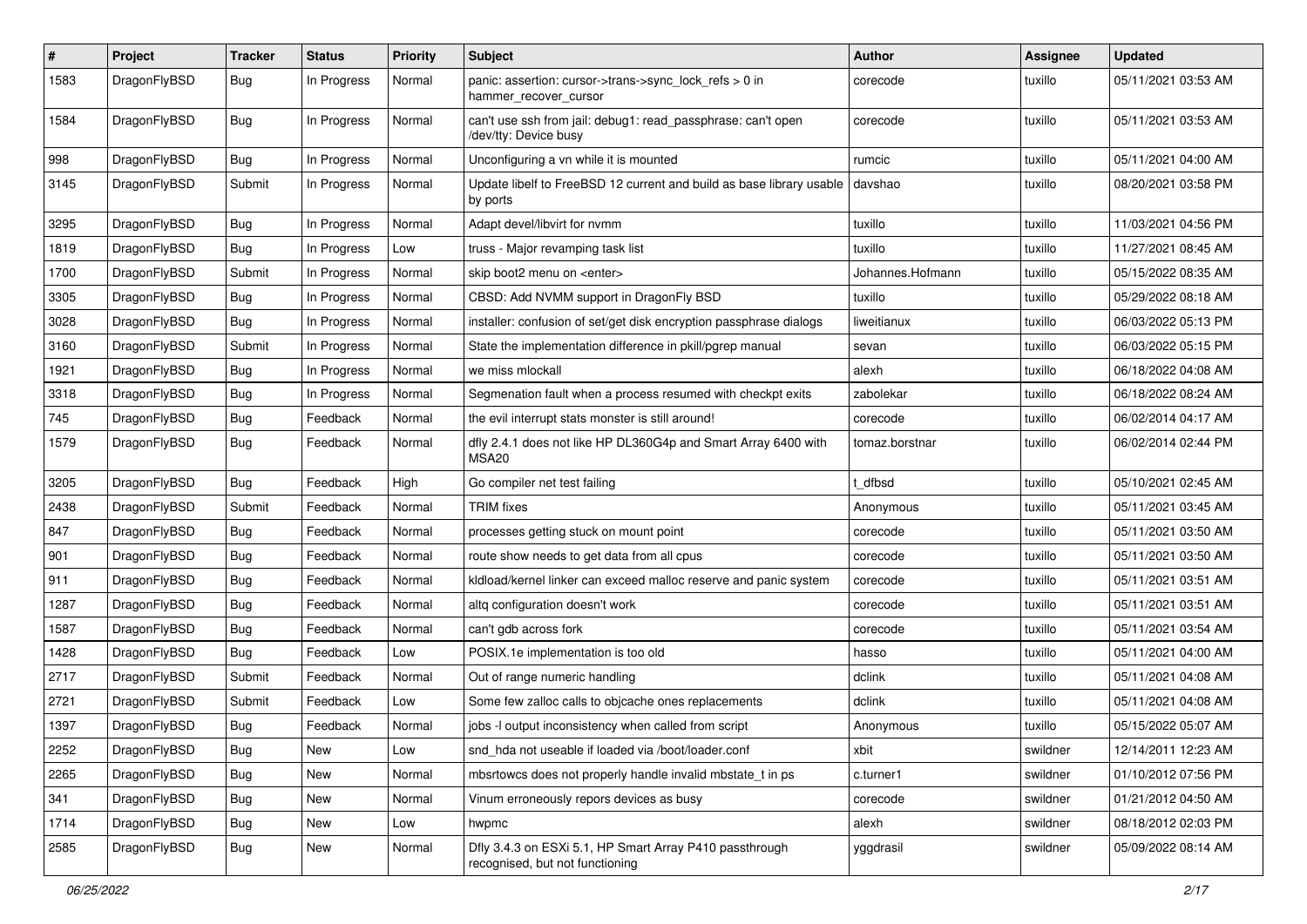| #    | <b>Project</b> | <b>Tracker</b> | <b>Status</b> | <b>Priority</b> | Subject                                                                                                                                                  | Author        | Assignee  | <b>Updated</b>      |
|------|----------------|----------------|---------------|-----------------|----------------------------------------------------------------------------------------------------------------------------------------------------------|---------------|-----------|---------------------|
| 1532 | DragonFlyBSD   | <b>Bug</b>     | New           | Low             | jemalloc doesn't work on DragonFly                                                                                                                       | hasso         | sjg       | 08/02/2011 01:14 AM |
| 1769 | DragonFlyBSD   | Bug            | New           | Normal          | panic: assertion: _tp->tt_msg->tt_cpuid == mycpuid in<br>tcp callout active                                                                              | pavalos       | sjg       | 05/15/2022 11:07 AM |
| 1302 | DragonFlyBSD   | Bug            | In Progress   | Normal          | Checkpoint regression?                                                                                                                                   | sjg           | sjg       | 07/10/2013 05:22 PM |
| 2825 | DragonFlyBSD   | Bug            | <b>New</b>    | High            | 3x dhclient = hanging system (objcache exhausted)                                                                                                        | jaccovonb     | sepherosa | 05/11/2021 03:55 AM |
| 168  | DragonFlyBSD   | <b>Bug</b>     | In Progress   | Normal          | Livelocked limit engaged while trying to setup IPW wireless                                                                                              | mschacht      | sepherosa | 05/11/2021 04:05 AM |
| 2746 | DragonFlyBSD   | <b>Bug</b>     | New           | Normal          | some fraction of xterms started from the xmonad window manager<br>get killed with SIGALRM                                                                | isenmann      | profmakx  | 12/28/2014 02:51 AM |
| 600  | DragonFlyBSD   | Bug            | <b>New</b>    | Low             | /sys/libkern/karc4random                                                                                                                                 | robin_carey5  | profmakx  | 01/19/2015 03:07 AM |
| 2822 | DragonFlyBSD   | Bug            | New           | Normal          | USB 3.0 stick throws "reading primary partition table: error<br>accessing offset 000[] for 152" error, while the stick works on any<br>other OS I tested | revuwa        | profmakx  | 06/29/2015 05:56 AM |
| 679  | DragonFlyBSD   | Bug            | <b>New</b>    | Low             | Netgraph backward compatibility for old *LEN constants                                                                                                   | nant          | nant      | 02/18/2014 05:45 AM |
| 2549 | DragonFlyBSD   | <b>Bug</b>     | In Progress   | Normal          | netgraph7: Kernel page fault.                                                                                                                            | russiane39    | nant      | 05/10/2013 11:20 PM |
| 1969 | DragonFlyBSD   | <b>Bug</b>     | New           | Normal          | pf-related network problem                                                                                                                               | pavalos       | lentferj  | 02/01/2011 06:57 PM |
| 385  | DragonFlyBSD   | <b>Bug</b>     | Feedback      | Low             | Mail archive address removal                                                                                                                             | justin        | justin    | 03/09/2013 11:24 AM |
| 1946 | DragonFlyBSD   | <b>Bug</b>     | New           | Normal          | ieee80211 panic                                                                                                                                          | pavalos       | josepht   | 01/27/2011 06:00 PM |
| 1964 | DragonFlyBSD   | Bug            | New           | Normal          | iwn (panic assertion : wlan assert serialized)                                                                                                           | sjmm.ptr      | josepht   | 02/01/2011 12:57 PM |
| 2870 | DragonFlyBSD   | <b>Bug</b>     | New           | High            | Broken text and icons when glamor acceleration is used                                                                                                   | 375gnu        | ftigeot   | 01/31/2016 12:13 AM |
| 3031 | DragonFlyBSD   | Submit         | In Progress   | Normal          | Update drm/radeon to Linux 4.7.10 as much as possible                                                                                                    | davshao       | ftigeot   | 08/19/2021 12:33 PM |
| 1593 | DragonFlyBSD   | <b>Bug</b>     | Feedback      | Normal          | panic: assertion: $ccb == ap > ap$ err $ccb$ in ahci put err $ccb$                                                                                       | ftigeot       | ftigeot   | 05/15/2022 05:09 AM |
| 2092 | DragonFlyBSD   | <b>Bug</b>     | New           | Normal          | Panic: Bad link elm 0x next->prev != elm                                                                                                                 | masterblaster | dillon    | 12/04/2011 12:49 PM |
| 3154 | DragonFlyBSD   | Submit         | New           | Normal          | Update serial handling in bootloader                                                                                                                     | ddegroot      | dillon    | 11/06/2018 11:21 PM |
| 2819 | DragonFlyBSD   | Bug            | In Progress   | Normal          | Random micro system freezes after a week of uptime                                                                                                       | ftigeot       | dillon    | 08/16/2015 08:46 PM |
| 2037 | DragonFlyBSD   | <b>Bug</b>     | Feedback      | Normal          | Panic Bad link elm while building packages                                                                                                               | ftigeot       | dillon    | 04/21/2011 07:20 AM |
| 1411 | DragonFlyBSD   | Bug            | Feedback      | Normal          | Burning doesn't work with ahci(4)                                                                                                                        | hasso         | dillon    | 05/11/2021 04:00 AM |
| 1831 | DragonFlyBSD   | <b>Bug</b>     | Feedback      | High            | HAMMER "malloc limit exceeded" panic                                                                                                                     | eocallaghan   | dillon    | 06/04/2022 04:38 AM |
| 1127 | DragonFlyBSD   | <b>Bug</b>     | Feedback      | Low             | cdrom drive not detected                                                                                                                                 | tgr           | corecode  | 01/15/2015 08:55 AM |
| 1430 | DragonFlyBSD   | <b>Bug</b>     | New           | Normal          | Buggy w(1)?                                                                                                                                              | hasso         | alexh     | 11/24/2010 08:09 AM |
| 1538 | DragonFlyBSD   | <b>Bug</b>     | New           | Low             | mountroot should probe file systems                                                                                                                      | corecode      | alexh     | 11/24/2010 06:35 PM |
| 2353 | DragonFlyBSD   | <b>Bug</b>     | In Progress   | Normal          | panic: assertion "gd->gd_spinlocks_wr == 0" failed in<br>bsd4 schedulerclock                                                                             | jaydg         | alexh     | 11/28/2012 01:57 AM |
| 2100 | DragonFlyBSD   | <b>Bug</b>     | Feedback      | Normal          | devfs related panic                                                                                                                                      | sepherosa     | alexh     | 07/10/2011 02:29 PM |
| 1861 | DragonFlyBSD   | <b>Bug</b>     | <b>New</b>    | Normal          | panic via kprintf (lockmgr called in a hard section)                                                                                                     | vsrinivas     |           | 10/11/2010 12:56 AM |
| 1786 | DragonFlyBSD   | Bug            | New           | Normal          | Calling NULL function pointer initiates panic loop                                                                                                       | sjg           |           | 10/11/2010 05:28 PM |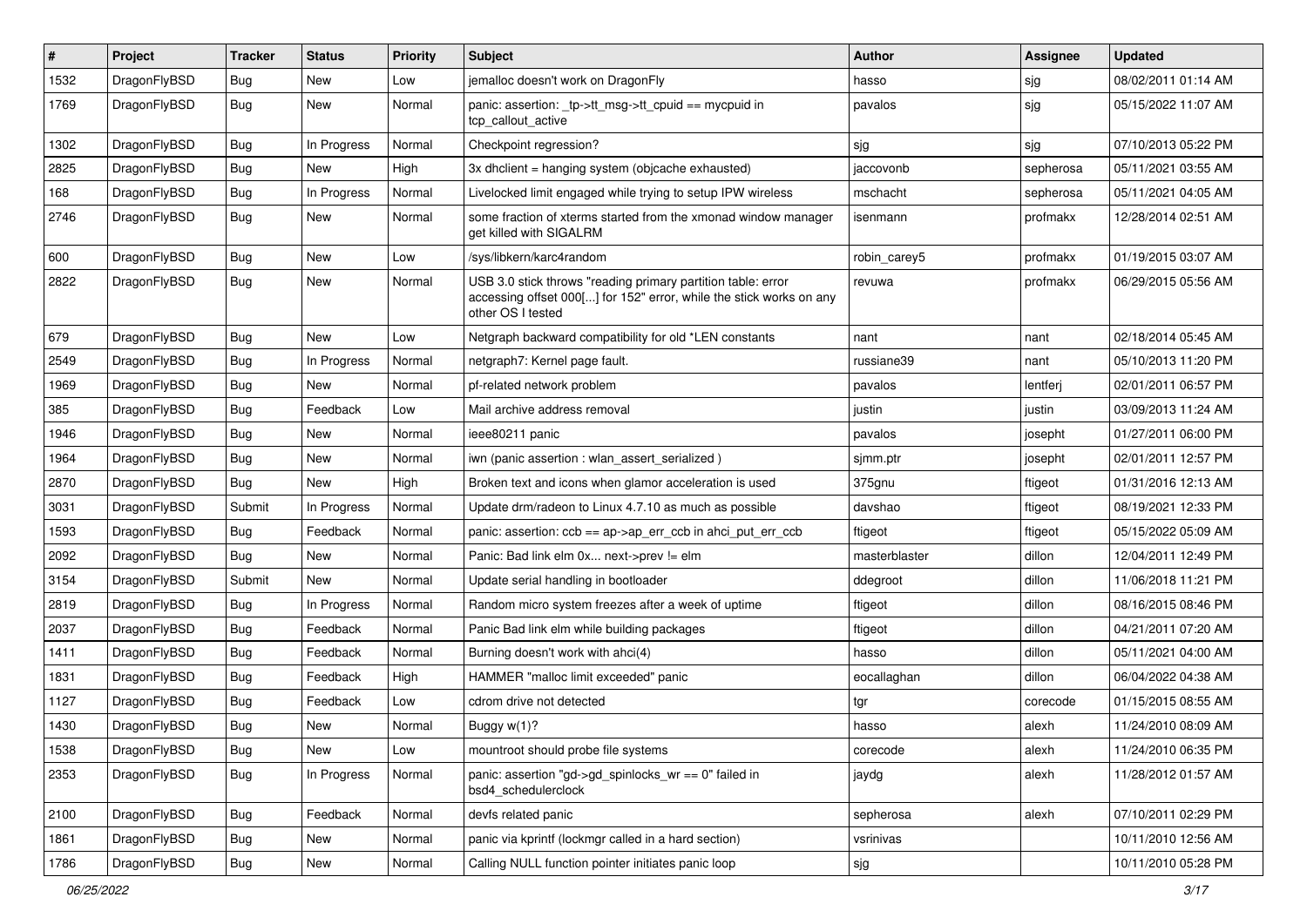| $\#$ | Project      | <b>Tracker</b> | <b>Status</b> | <b>Priority</b> | <b>Subject</b>                                                                                                                                                                                    | <b>Author</b>      | Assignee | <b>Updated</b>      |
|------|--------------|----------------|---------------|-----------------|---------------------------------------------------------------------------------------------------------------------------------------------------------------------------------------------------|--------------------|----------|---------------------|
| 1882 | DragonFlyBSD | <b>Bug</b>     | <b>New</b>    | Low             | Idea for handling new USB vendor/device codes                                                                                                                                                     | bmk                |          | 10/20/2010 12:15 PM |
| 1907 | DragonFlyBSD | Bug            | <b>New</b>    | Normal          | Hammer crash in hammer_flusher_flush()                                                                                                                                                            | swildner           |          | 11/11/2010 05:07 AM |
| 1913 | DragonFlyBSD | <b>Bug</b>     | New           | Normal          | panic: assertion: ip->flush_state != HAMMER_FST_FLUSH in<br>hammer_flush_inode_core                                                                                                               | swildner           |          | 11/20/2010 05:27 PM |
| 1916 | DragonFlyBSD | Bug            | <b>New</b>    | Normal          | Constant crashes on x86_64 with UFS                                                                                                                                                               | lentferj           |          | 11/21/2010 07:40 PM |
| 1920 | DragonFlyBSD | Bug            | New           | High            | system hangs                                                                                                                                                                                      | zhtw               |          | 11/22/2010 08:59 AM |
| 1917 | DragonFlyBSD | Bug            | New           | Normal          | panic: assertion: (RB_EMPTY(&ip->rec_tree) && (ip->flags &<br>HAMMER_INODE_XDIRTY) == 0)    (!RB_EMPTY(&ip->rec_tree)<br>&& (ip->flags & HAMMER_INODE_XDIRTY) != 0) in<br>hammer_flush_inode_done | qhwt.dfly          |          | 11/24/2010 03:23 AM |
| 1923 | DragonFlyBSD | Bug            | <b>New</b>    | Normal          | Abysmal NFS performance with IPv6                                                                                                                                                                 | ftigeot            |          | 12/05/2010 09:34 PM |
| 1463 | DragonFlyBSD | Bug            | New           | Normal          | Mountroot before drives are initialized                                                                                                                                                           | elekktretterr      |          | 12/07/2010 01:30 PM |
| 1935 | DragonFlyBSD | Bug            | <b>New</b>    | Normal          | mouse does not work after switching between x and console                                                                                                                                         | shamaz             |          | 12/13/2010 10:06 AM |
| 1939 | DragonFlyBSD | Bug            | New           | Normal          | Panic on nightly build and stress test box                                                                                                                                                        | lentferj           |          | 12/18/2010 08:41 AM |
| 599  | DragonFlyBSD | <b>Bug</b>     | <b>New</b>    | Urgent          | 1.9.0 reproducable panic                                                                                                                                                                          | pavalos            |          | 12/22/2010 01:08 AM |
| 1941 | DragonFlyBSD | Bug            | New           | Normal          | wlan config crash                                                                                                                                                                                 | abandon.every.hope |          | 12/24/2010 07:54 PM |
| 1943 | DragonFlyBSD | Bug            | New           | Normal          | hammer assertion panic                                                                                                                                                                            | peter              |          | 12/27/2010 12:45 AM |
| 1944 | DragonFlyBSD | Bug            | New           | Normal          | panic: backing object 0xdea7b258 was somehow re-referenced<br>during collapse!                                                                                                                    | sepherosa          |          | 12/27/2010 02:06 AM |
| 1951 | DragonFlyBSD | <b>Bug</b>     | <b>New</b>    | Normal          | dma timeouts at phyaddr on a good hdd                                                                                                                                                             | peur.neu           |          | 01/04/2011 07:12 AM |
| 1959 | DragonFlyBSD | Bug            | New           | Normal          | DFBSD v2.9.1.422.gc98f2 - Panic during boot - IPv6 and PF                                                                                                                                         | tuxillo            |          | 01/13/2011 03:37 AM |
| 1884 | DragonFlyBSD | <b>Bug</b>     | New           | Normal          | System completely freezes while listening music (devbuf: malloc<br>limit exceeded)                                                                                                                | shamaz             |          | 01/24/2011 05:00 PM |
| 1961 | DragonFlyBSD | Bug            | New           | Normal          | Can't create dump from DDB                                                                                                                                                                        | shamaz             |          | 01/29/2011 09:02 PM |
| 1949 | DragonFlyBSD | Bug            | New           | Normal          | iwn panic                                                                                                                                                                                         | pavalos            |          | 01/30/2011 03:21 AM |
| 1873 | DragonFlyBSD | Bug            | <b>New</b>    | Normal          | Panic upon usb mouse detach and reattaching                                                                                                                                                       | rumcic             |          | 02/01/2011 09:53 AM |
| 1990 | DragonFlyBSD | <b>Bug</b>     | New           | Normal          | /mnt too large to mount                                                                                                                                                                           | peur.neu           |          | 02/16/2011 11:24 PM |
| 2020 | DragonFlyBSD | <b>Bug</b>     | New           | Low             | Port brcm80211 driver from Linux to DragonFly BSD                                                                                                                                                 | studer             |          | 03/05/2011 10:54 PM |
| 2008 | DragonFlyBSD | Bug            | New           | Normal          | lwkt_setcpu_remote: td->td_flags 00800621 console flood                                                                                                                                           | pavalos            |          | 03/06/2011 09:37 PM |
| 2004 | DragonFlyBSD | <b>Bug</b>     | New           | Normal          | LWKT_WAIT_IPIQ panic                                                                                                                                                                              | steve              |          | 03/08/2011 05:46 PM |
| 1984 | DragonFlyBSD | Bug            | New           | Normal          | hammer mount fails after crash - HAMMER: FIFO record bad head<br>signature                                                                                                                        | thomas.nikolajsen  |          | 03/08/2011 06:57 PM |
| 2048 | DragonFlyBSD | Bug            | New           | Normal          | panic: ffs_sync: rofs mod                                                                                                                                                                         | pavalos            |          | 04/12/2011 05:45 AM |
| 2051 | DragonFlyBSD | Bug            | New           | Normal          | No ipv6 lan route entry created on 2.10                                                                                                                                                           | ftigeot            |          | 04/21/2011 10:37 AM |
| 2055 | DragonFlyBSD | Bug            | New           | Normal          | $ssh + IPV6 + bridge \Rightarrow$ connection freezes                                                                                                                                              | steve              |          | 04/24/2011 07:13 PM |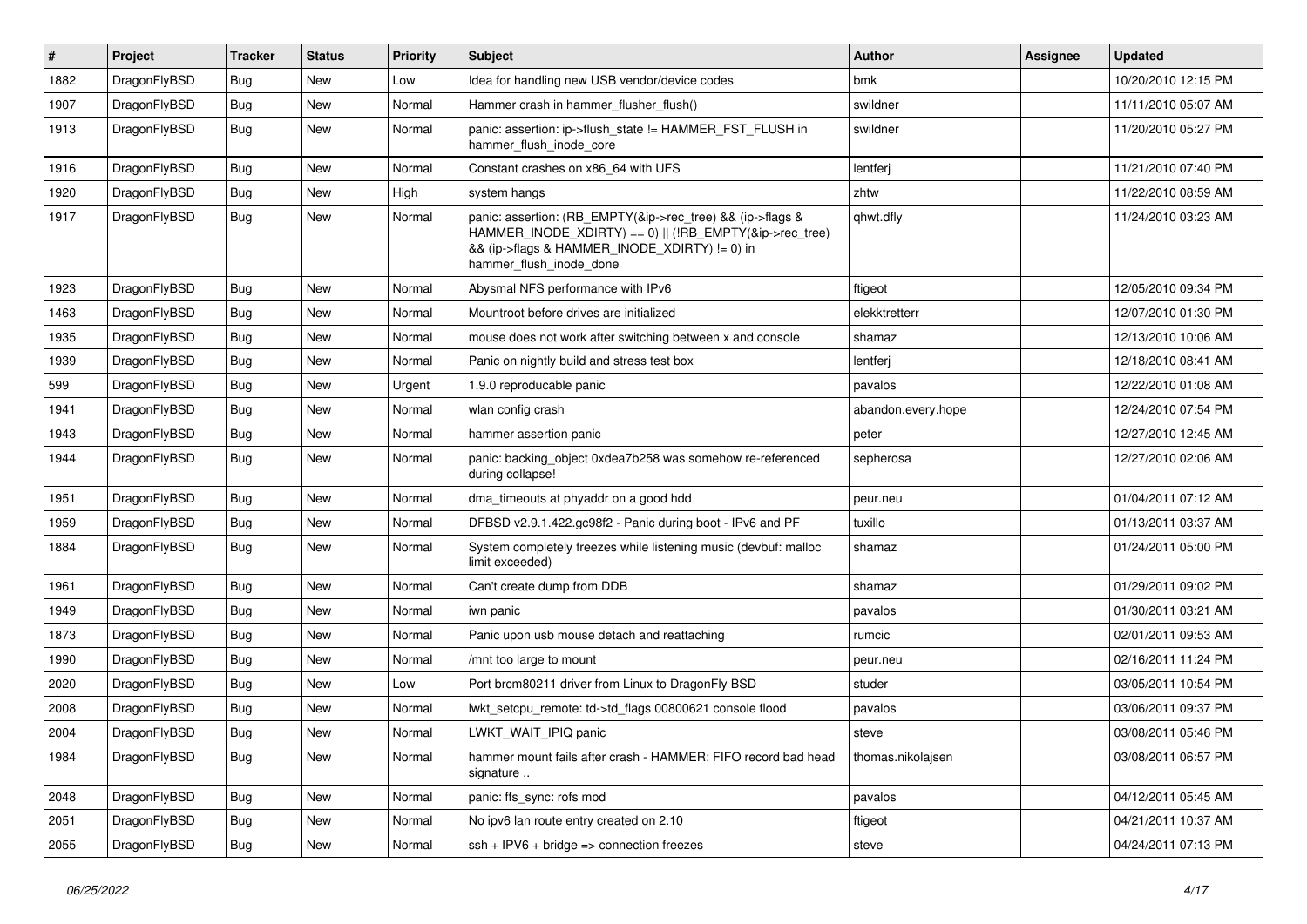| $\sharp$ | Project      | <b>Tracker</b> | <b>Status</b> | <b>Priority</b> | Subject                                                                                    | <b>Author</b> | <b>Assignee</b> | <b>Updated</b>      |
|----------|--------------|----------------|---------------|-----------------|--------------------------------------------------------------------------------------------|---------------|-----------------|---------------------|
| 2052     | DragonFlyBSD | Bug            | New           | Normal          | Kernel panic: CPU APIC ID out of range                                                     | Anonymous     |                 | 05/02/2011 11:06 AM |
| 1874     | DragonFlyBSD | Bug            | <b>New</b>    | Normal          | mpd listening on all IPs, accepting only on one                                            | rumcic        |                 | 05/08/2011 01:01 PM |
| 2075     | DragonFlyBSD | Bug            | New           | Normal          | pflogd on x86 64                                                                           | fanch         |                 | 05/16/2011 04:04 PM |
| 2072     | DragonFlyBSD | Bug            | <b>New</b>    | Normal          | Fatal trap 12: stopped at lwkt_send_ipiq3                                                  | rumcic        |                 | 05/17/2011 04:12 AM |
| 2077     | DragonFlyBSD | Bug            | New           | Normal          | USB devices conflicting                                                                    | srussell      |                 | 05/17/2011 05:12 PM |
| 2078     | DragonFlyBSD | Bug            | <b>New</b>    | Normal          | DFBSD i386 v2.11.0.201.g3ed2f - Panic during installworld into a<br>vn0 device             | tuxillo       |                 | 05/19/2011 07:50 PM |
| 2082     | DragonFlyBSD | Bug            | <b>New</b>    | Normal          | dfbsd 2.10.1 amd64 - mc port build error with 'bmake bin-install'                          | sun-doctor    |                 | 05/25/2011 07:18 PM |
| 2080     | DragonFlyBSD | Bug            | New           | Normal          | panic: lockmgr thrd_sleep: called from interrupt, ipi, or hard code<br>section             | rumcic        |                 | 05/30/2011 05:06 PM |
| 2085     | DragonFlyBSD | Bug            | <b>New</b>    | Normal          | panic: assertion: (m->flags & PG_MAPPED) == 0 in<br>vm_page_free_toq                       | vsrinivas     |                 | 06/10/2011 07:48 AM |
| 2071     | DragonFlyBSD | Bug            | <b>New</b>    | High            | Panic on assertion: (int)(flg->seq - seq) > 0 in hammer_flusher_flush<br>after inode error | vsrinivas     |                 | 06/12/2011 07:59 AM |
| 2094     | DragonFlyBSD | Bug            | <b>New</b>    | Normal          | Segfault when gdb printing backtrace from core dump                                        | greenrd       |                 | 06/25/2011 04:14 PM |
| 2095     | DragonFlyBSD | Bug            | <b>New</b>    | Low             | Running installer post-install: Unsupported DFUI transport"                                | greenrd       |                 | 06/26/2011 09:20 AM |
| 1867     | DragonFlyBSD | Bug            | <b>New</b>    | Normal          | it(4) motherboard and fan problems                                                         | tuxillo       |                 | 07/08/2011 10:48 AM |
| 2099     | DragonFlyBSD | Bug            | New           | Normal          | page fault panic in vm system                                                              | pavalos       |                 | 07/10/2011 08:51 AM |
| 2104     | DragonFlyBSD | Bug            | New           | Normal          | network configuration seg. fault on install CD                                             | navratil      |                 | 07/26/2011 07:55 AM |
| 2107     | DragonFlyBSD | Bug            | New           | Normal          | 2.10.1 sata dvd drive issue                                                                | ausppc        |                 | 07/31/2011 08:41 PM |
| 2117     | DragonFlyBSD | Bug            | <b>New</b>    | High            | ACPI and/or bce(4) problem with 2.11.0.673.g0d557 on HP DL380<br>G <sub>6</sub>            | pauska        |                 | 08/22/2011 10:15 AM |
| 2115     | DragonFlyBSD | Bug            | <b>New</b>    | Normal          | [msk] system freeze after receive some paquet                                              | bsdsx         |                 | 08/22/2011 10:22 AM |
| 2123     | DragonFlyBSD | Bug            | New           | Normal          | hammer is losing files                                                                     | schmir        |                 | 08/30/2011 07:56 PM |
| 2125     | DragonFlyBSD | Bug            | New           | Normal          | Weird garbage in dmesg                                                                     | herrgard      |                 | 08/30/2011 08:04 PM |
| 2124     | DragonFlyBSD | Bug            | <b>New</b>    | Normal          | getty repeating too quickly on port /dev/ttyv0                                             | sgeorge.ml    |                 | 09/01/2011 04:28 AM |
| 2129     | DragonFlyBSD | Bug            | New           | Normal          | DFBSD v2.11.0.661.gf9438 i386 - panic: lockmgr thrd_sleep                                  | tuxillo       |                 | 09/05/2011 09:49 AM |
| 2138     | DragonFlyBSD | Bug            | <b>New</b>    | Normal          | > 100% CPU usage                                                                           | robin.carey1  |                 | 09/26/2011 12:20 PM |
| 2140     | DragonFlyBSD | Bug            | New           | High            | hammer_io_delallocate panic with 'duplicate entry' message                                 | ttw           |                 | 10/07/2011 12:22 PM |
| 2153     | DragonFlyBSD | <b>Bug</b>     | I New         | Normal          | Too many unuseful warnings at boot                                                         | juanfra684    |                 | 10/18/2011 10:16 PM |
| 2154     | DragonFlyBSD | <b>Bug</b>     | New           | Normal          | vkernel copyout() doesn't return EFAULT on error                                           | vsrinivas     |                 | 10/20/2011 03:53 AM |
| 2158     | DragonFlyBSD | <b>Bug</b>     | New           | Normal          | iwn panics with assertion on boot.                                                         | eocallaghan   |                 | 10/24/2011 04:13 PM |
| 2164     | DragonFlyBSD | <b>Bug</b>     | New           | Normal          | panic on reboot from usb.                                                                  | eocallaghan   |                 | 10/27/2011 09:29 AM |
| 2161     | DragonFlyBSD | <b>Bug</b>     | <b>New</b>    | Normal          | Outdated xorg.conf file gets installed into etc and screws up mouse                        | eocallaghan   |                 | 10/27/2011 01:51 PM |
| 2166     | DragonFlyBSD | <b>Bug</b>     | New           | Normal          | DFBSD v2.13.0.109.g05b9d - Strange lockups                                                 | tuxillo       |                 | 10/29/2011 11:20 AM |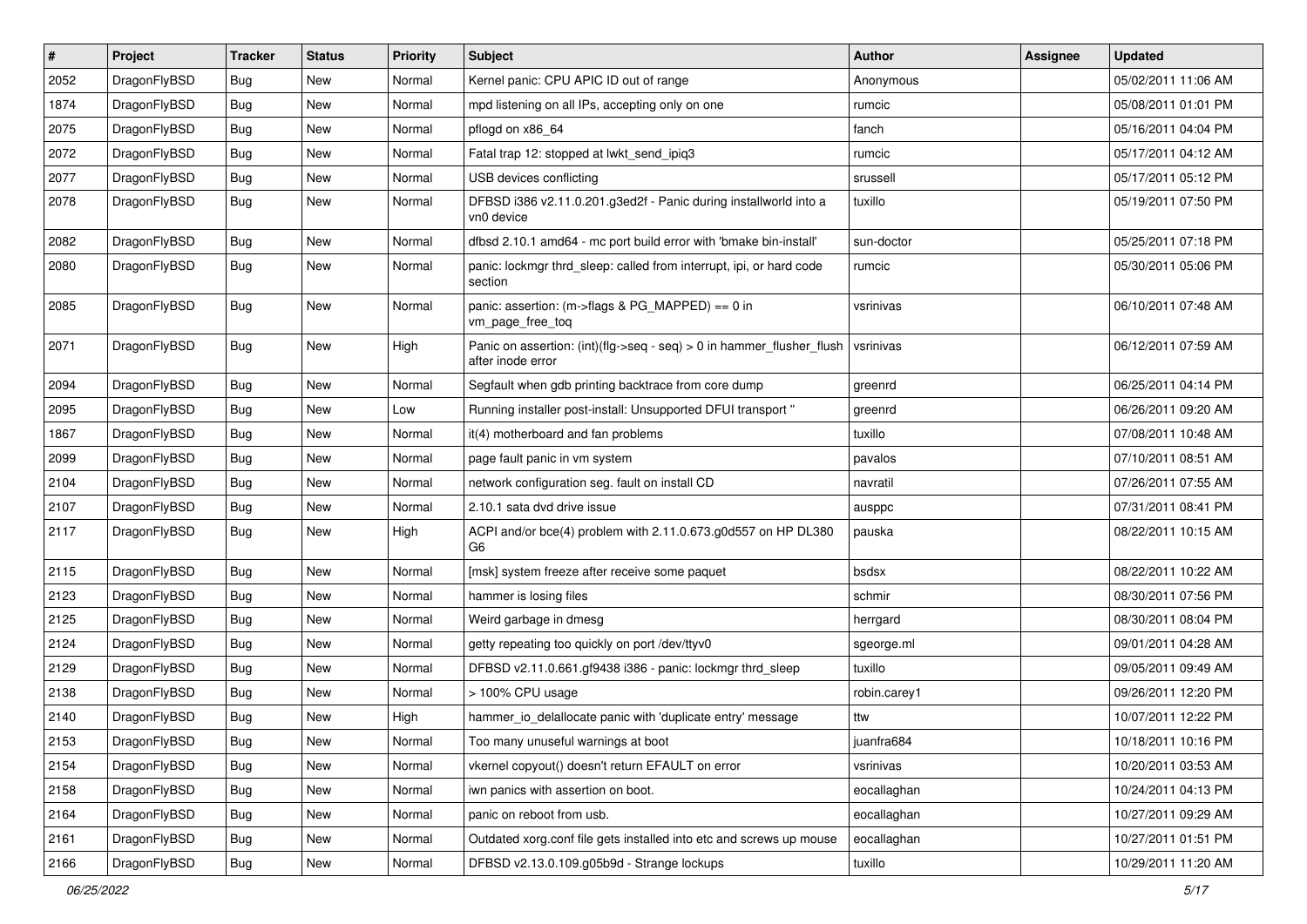| $\sharp$ | Project      | <b>Tracker</b> | <b>Status</b> | <b>Priority</b> | Subject                                                                                                    | Author       | Assignee | <b>Updated</b>      |
|----------|--------------|----------------|---------------|-----------------|------------------------------------------------------------------------------------------------------------|--------------|----------|---------------------|
| 2045     | DragonFlyBSD | Bug            | <b>New</b>    | Normal          | ral(4): Fatal trap 12: page fault while in kernel mode (two panics)                                        | herrgard     |          | 11/03/2011 05:34 PM |
| 2171     | DragonFlyBSD | <b>Bug</b>     | New           | Normal          | DFBSD v2.13.0.151.gdc8442 - panic: assertion "(*ptep &<br>(PG MANAGED PG V)) == PG V"                      | tuxillo      |          | 11/04/2011 05:06 PM |
| 2098     | DragonFlyBSD | Submit         | New           | Normal          | [PATCH] correct ath man page example<br>(/usr/src/share/man/man4/ath.4)                                    | nobody       |          | 11/15/2011 12:27 AM |
| 2199     | DragonFlyBSD | Bug            | New           | Normal          | screen segfaults if utmpx isn't present                                                                    | pavalos      |          | 11/15/2011 10:52 PM |
| 2210     | DragonFlyBSD | Bug            | <b>New</b>    | Normal          | Bugtracker cannot assign default project for new users                                                     | ahuete.devel |          | 11/17/2011 11:30 AM |
| 2224     | DragonFlyBSD | Bug            | New           | Normal          | v2.13.0.291.gaa7ec - Panic on fq while installing world                                                    | tuxillo      |          | 11/18/2011 01:40 AM |
| 2245     | DragonFlyBSD | Bug            | New           | Normal          | panic: assertion "ref < &td->td_toks_end" failed in lwkt_gettoken at<br>/usr/src/sys/kern/lwkt_token.c:588 | juanfra684   |          | 11/22/2011 07:41 PM |
| 2248     | DragonFlyBSD | Bug            | <b>New</b>    | Normal          | sysctl panic                                                                                               | pavalos      |          | 11/23/2011 06:23 PM |
| 2167     | DragonFlyBSD | Bug            | <b>New</b>    | Normal          | shutdown/reboot fails after uptime msg                                                                     | marino       |          | 11/28/2011 03:01 AM |
| 2254     | DragonFlyBSD | Bug            | New           | Normal          | panic: assertion "ref < &td->td_toks_end" failed in lwkt_gettoken at<br>/usr/src/sys/kern/lwkt_token.c:588 | eocallaghan  |          | 12/05/2011 10:21 PM |
| 2141     | DragonFlyBSD | Bug            | New           | Urgent          | loader and/or documentation broken                                                                         | sjg          |          | 01/20/2012 10:51 AM |
| 2283     | DragonFlyBSD | Bug            | New           | Normal          | DFBSD DragonFly v2.13.0.957.g4f459 - pmap_release: page<br>should already be gone 0xc27120bc               | tuxillo      |          | 01/23/2012 03:03 AM |
| 2292     | DragonFlyBSD | Bug            | New           | Normal          | re interface with jumbo frames (mtu larger than 1500) hangs after<br>some traffic                          | Anonymous    |          | 01/31/2012 12:11 AM |
| 2306     | DragonFlyBSD | Bug            | New           | Normal          | a crash starts the kernel debugger in text mode, but just reboots in<br>X                                  | phma         |          | 02/11/2012 08:02 PM |
| 2308     | DragonFlyBSD | Bug            | <b>New</b>    | Normal          | System freeze when unloading snd_hda                                                                       | jaydg        |          | 02/19/2012 07:15 AM |
| 2297     | DragonFlyBSD | Bug            | <b>New</b>    | Normal          | strange NFS (client) error messages / problems                                                             | Anonymous    |          | 02/19/2012 02:59 PM |
| 2311     | DragonFlyBSD | Bug            | New           | Normal          | Xorg crash having something to do with drm                                                                 | phma         |          | 02/22/2012 09:59 AM |
| 2319     | DragonFlyBSD | Bug            | <b>New</b>    | Normal          | crypt/passwd forward compat                                                                                | c.turner1    |          | 02/28/2012 12:39 PM |
| 2324     | DragonFlyBSD | Bug            | <b>New</b>    | Normal          | natacotrol support > 2TB not working even after the ftigeot patch                                          | zenny        |          | 03/03/2012 01:00 AM |
| 2331     | DragonFlyBSD | Bug            | New           | Normal          | reading mouse mode from unopen file descriptor hangs mouse<br>driver                                       | phma         |          | 03/14/2012 09:43 AM |
| 2316     | DragonFlyBSD | <b>Bug</b>     | New           | Normal          | Ungraceful invalid password handling for adding a new user in the<br>installer                             | rune         |          | 04/27/2012 11:23 PM |
| 2061     | DragonFlyBSD | Bug            | New           | Normal          | USB keyboard boot panic                                                                                    | sjg          |          | 05/04/2012 12:20 AM |
| 2371     | DragonFlyBSD | Bug            | New           | Normal          | Timezone problem with America/Sao_Paulo                                                                    | raitech      |          | 05/17/2012 01:42 PM |
| 2387     | DragonFlyBSD | Bug            | New           | Normal          | hammer ignores -t during dedup                                                                             | phma         |          | 06/17/2012 12:30 PM |
| 2389     | DragonFlyBSD | <b>Bug</b>     | <b>New</b>    | Normal          | computer crashed while listing processes                                                                   | phma         |          | 06/18/2012 02:49 PM |
| 2084     | DragonFlyBSD | <b>Bug</b>     | New           | Normal          | DFBSD v2.11.0.242.g4d317 - panic: zone: entry not free                                                     | tuxillo      |          | 07/03/2012 01:23 AM |
| 2369     | DragonFlyBSD | <b>Bug</b>     | New           | Normal          | panic: Bad link elm 0xffffffe07edf6068 next->prev != elm                                                   | jaydg        |          | 08/15/2012 03:04 AM |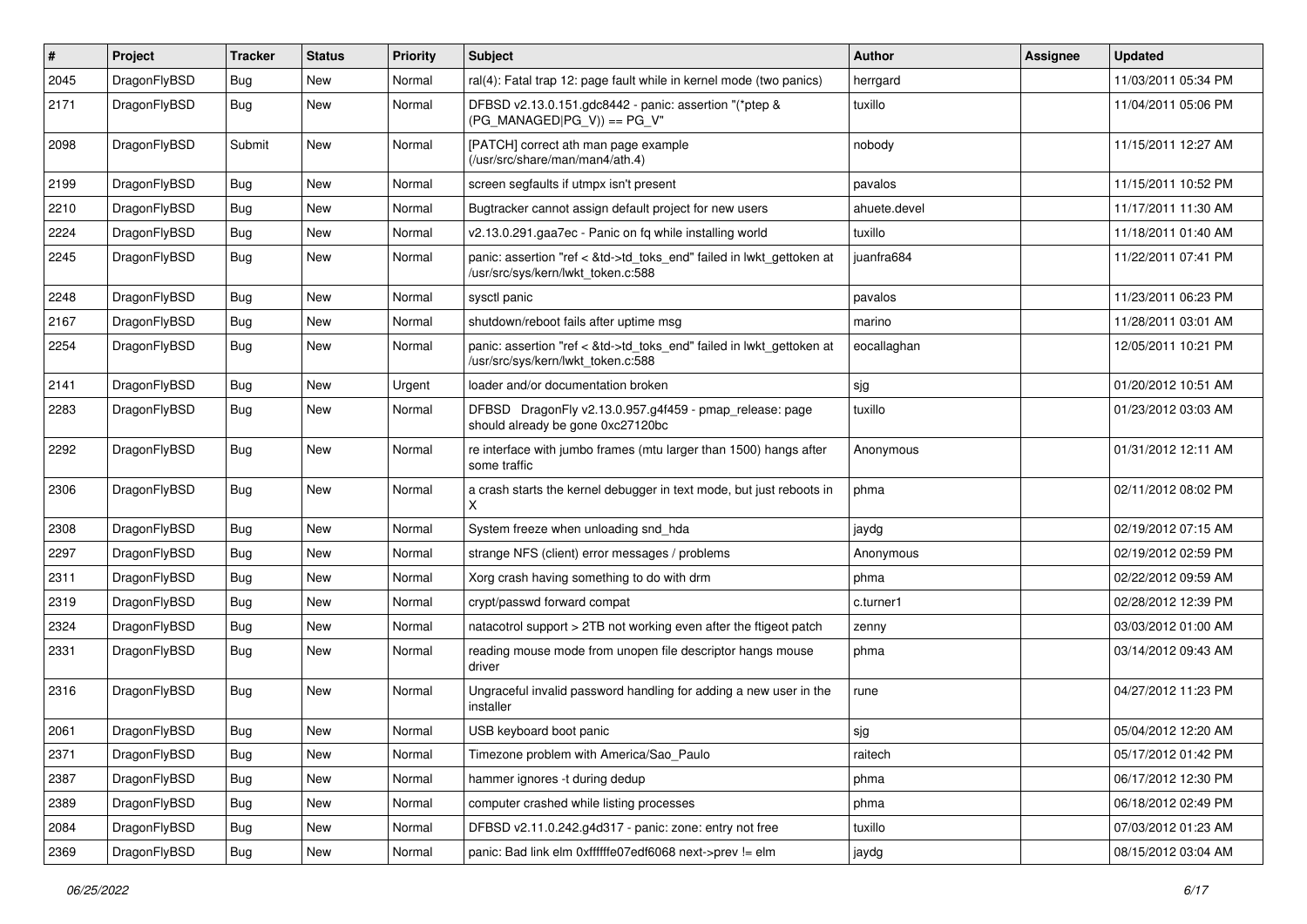| $\vert$ # | Project      | <b>Tracker</b> | <b>Status</b> | <b>Priority</b> | <b>Subject</b>                                                                                                               | Author            | Assignee | <b>Updated</b>      |
|-----------|--------------|----------------|---------------|-----------------|------------------------------------------------------------------------------------------------------------------------------|-------------------|----------|---------------------|
| 2403      | DragonFlyBSD | Bug            | <b>New</b>    | Low             | newfs -E doesn't handle /dev/serno device names properly                                                                     | ftigeot           |          | 08/17/2012 05:07 AM |
| 2412      | DragonFlyBSD | <b>Bug</b>     | <b>New</b>    | Normal          | wlan0 fails to get address via dhclient                                                                                      | nonsolosoft       |          | 08/30/2012 05:55 AM |
| 2182      | DragonFlyBSD | <b>Bug</b>     | <b>New</b>    | Normal          | if msk PHY FIFO underrun/overflow                                                                                            | nonsolosoft       |          | 09/03/2012 06:39 AM |
| 2423      | DragonFlyBSD | Bug            | New           | Urgent          | After multiple panics/locks, hitting KKASSERT in<br>hammer init cursor                                                       | rumcic            |          | 09/18/2012 02:28 AM |
| 2421      | DragonFlyBSD | Bug            | <b>New</b>    | High            | Kernel panic: vm_fault: page 0xc0f70000 not busy!                                                                            | lentferj          |          | 10/03/2012 08:16 AM |
| 2430      | DragonFlyBSD | Bug            | <b>New</b>    | Normal          | Alternate Password Hash method                                                                                               | robin.carey1      |          | 10/07/2012 06:28 AM |
| 1525      | DragonFlyBSD | Bug            | New           | Normal          | boehm-gc problems                                                                                                            | hasso             |          | 10/13/2012 07:13 PM |
| 2434      | DragonFlyBSD | Bug            | <b>New</b>    | Normal          | BTX Halted - Boot fails on USB/GUI                                                                                           | lucmv             |          | 10/17/2012 08:12 PM |
| 2444      | DragonFlyBSD | <b>Bug</b>     | <b>New</b>    | Normal          | Crash during Hammer overnight cleanup                                                                                        | justin            |          | 11/04/2012 07:58 AM |
| 2453      | DragonFlyBSD | <b>Bug</b>     | <b>New</b>    | Normal          | panic: assertion "gd->gd_spinlocks == 0" failed                                                                              | Johannes.Hofmann  |          | 11/12/2012 12:54 PM |
| 2436      | DragonFlyBSD | Bug            | New           | Normal          | panic: assertion "lp->lwp_qcpu == dd->cpuid" failed in<br>dfly_acquire_curproc                                               | thomas.nikolajsen |          | 01/23/2013 11:07 AM |
| 2493      | DragonFlyBSD | Bug            | <b>New</b>    | Normal          | vidcontrol: invalid video mode name                                                                                          | Svarov            |          | 01/24/2013 09:55 AM |
| 2520      | DragonFlyBSD | Bug            | <b>New</b>    | Normal          | panic: assertion "IS_SERIALIZED((ifp->if_serializer))" failed in<br>if_default_serialize_assert at /usr/src/sys/net/if.c:437 | ano               |          | 03/09/2013 12:14 AM |
| 2531      | DragonFlyBSD | Bug            | New           | Normal          | camcontrol fails to disable APM                                                                                              | m.lombardi85      |          | 03/23/2013 12:28 PM |
| 2529      | DragonFlyBSD | <b>Bug</b>     | <b>New</b>    | Low             | Sundance network adapter is not detected and attached                                                                        | kworr             |          | 03/25/2013 02:29 AM |
| 2535      | DragonFlyBSD | <b>Bug</b>     | <b>New</b>    | Normal          | Imap processes apparentlt blocked on disk I/O                                                                                | ftigeot           |          | 04/02/2013 09:31 AM |
| 2136      | DragonFlyBSD | Bug            | <b>New</b>    | Normal          | socketpair() doesn't free file descriptors on copyout failure                                                                | vsrinivas         |          | 04/05/2013 09:13 AM |
| 2547      | DragonFlyBSD | Bug            | <b>New</b>    | High            | crashed while doing a dry run of pkg_rolling-replace                                                                         | phma              |          | 04/18/2013 10:40 PM |
| 2552      | DragonFlyBSD | Bug            | <b>New</b>    | Low             | hammer recovery should indicate progress                                                                                     | phma              |          | 05/03/2013 12:13 AM |
| 2557      | DragonFlyBSD | Bug            | <b>New</b>    | Normal          | stock 3.4.1 kernel halts during booting if dm and dm_target_crypt<br>are loaded and RAID controller is present               | phma              |          | 05/12/2013 10:38 PM |
| 2565      | DragonFlyBSD | Bug            | <b>New</b>    | Normal          | "ifconfig ix0 up" panic                                                                                                      | ltpig402a         |          | 06/03/2013 05:46 AM |
| 2568      | DragonFlyBSD | Bug            | <b>New</b>    | Normal          | <b>AHCI</b> panic                                                                                                            | josepht           |          | 06/07/2013 05:52 PM |
| 2569      | DragonFlyBSD | <b>Bug</b>     | <b>New</b>    | Normal          | ctime NFS                                                                                                                    | ferney            |          | 08/11/2013 04:35 AM |
| 2586      | DragonFlyBSD | Bug            | New           | Normal          | pf: "modulate" state seems problematic                                                                                       | srussell          |          | 09/25/2013 07:36 PM |
| 2595      | DragonFlyBSD | Bug            | <b>New</b>    | Normal          | DragonFly 3.4.3 crashes on SUN Blade X6250 with Qlogic ISP 2432<br>FC card                                                   | Turvamies         |          | 10/07/2013 11:53 AM |
| 2598      | DragonFlyBSD | Bug            | New           | Normal          | i386 via USB Booting                                                                                                         | mbzadegan         |          | 10/21/2013 02:28 AM |
| 2604      | DragonFlyBSD | Bug            | New           | Normal          | dell laptop does not boot with LATEST                                                                                        | isenmann          |          | 11/20/2013 02:07 AM |
| 2609      | DragonFlyBSD | Bug            | New           | Normal          | master: panic: assertion<br>"LWKT_TOKEN_HELD_ANY(vm_object_token(object))" failed in<br>swp pager lookup                     | thomas.nikolajsen |          | 11/28/2013 11:36 AM |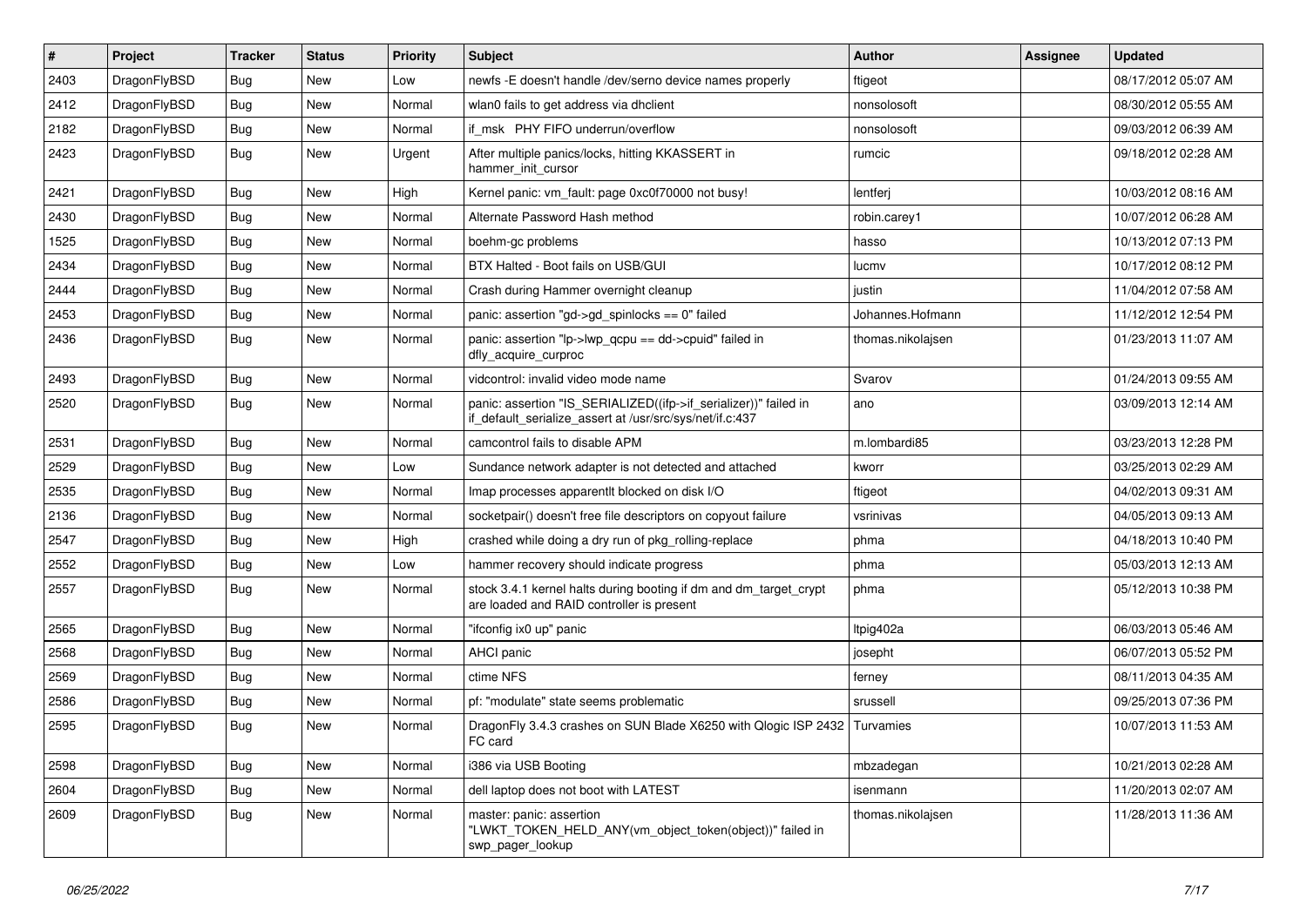| #    | Project      | <b>Tracker</b> | <b>Status</b> | <b>Priority</b> | <b>Subject</b>                                                                                   | Author         | <b>Assignee</b> | <b>Updated</b>      |
|------|--------------|----------------|---------------|-----------------|--------------------------------------------------------------------------------------------------|----------------|-----------------|---------------------|
| 2611 | DragonFlyBSD | Bug            | <b>New</b>    | Normal          | Change in IP address results in network not working                                              | phma           |                 | 12/05/2013 07:55 PM |
| 2618 | DragonFlyBSD | Bug            | <b>New</b>    | Normal          | mouse problem on RELEASE-3_6_0                                                                   | FilippoMo      |                 | 12/20/2013 03:26 AM |
| 2620 | DragonFlyBSD | <b>Bug</b>     | <b>New</b>    | Normal          | moused problem                                                                                   | FilippoMo      |                 | 12/20/2013 10:32 AM |
| 2621 | DragonFlyBSD | Bug            | <b>New</b>    | Normal          | core dump using cdrom                                                                            | nonsolosoft    |                 | 12/27/2013 12:43 AM |
| 2622 | DragonFlyBSD | Bug            | <b>New</b>    | Normal          | VAIO FIT15E fn keys support                                                                      | nonsolosoft    |                 | 12/31/2013 01:31 AM |
| 2626 | DragonFlyBSD | Bug            | New           | Normal          | iwn driver drops with error: "firmware error 'iwn intr: fatal firmware<br>error""                | rodyaj         |                 | 01/09/2014 05:50 AM |
| 1193 | DragonFlyBSD | Bug            | <b>New</b>    | Normal          | kernel doesn't recognize cdrom drive                                                             | nonsolosoft    |                 | 01/25/2014 09:11 PM |
| 1185 | DragonFlyBSD | <b>Bug</b>     | <b>New</b>    | High            | need a tool to merge changes into /etc                                                           | wa1ter         |                 | 02/18/2014 06:02 AM |
| 989  | DragonFlyBSD | <b>Bug</b>     | <b>New</b>    | Normal          | installer/fdisk trouble with wrapped values                                                      | Discodestroyer |                 | 02/18/2014 06:27 AM |
| 1246 | DragonFlyBSD | Bug            | <b>New</b>    | Normal          | bad resolution (monitor desync) with livedvd                                                     | Przem0l        |                 | 02/18/2014 06:29 AM |
| 2645 | DragonFlyBSD | Bug            | <b>New</b>    | Normal          | panic with dsched fq and ioprio                                                                  | jyoung15       |                 | 02/20/2014 07:29 AM |
| 2619 | DragonFlyBSD | Bug            | New           | Normal          | DragonFly 3.6 can't be installed on a 6TB volume                                                 | ftigeot        |                 | 02/23/2014 11:55 PM |
| 2473 | DragonFlyBSD | Bug            | New           | Normal          | Kernel crash when trying to up the wpi0 device (Dfly<br>v3.3.0.758.g47388-DEVELOPMENT)           | tomaz          |                 | 02/24/2014 08:50 AM |
| 2657 | DragonFlyBSD | Bug            | <b>New</b>    | High            | Needs acl to migrate our servers                                                                 | ferney         |                 | 03/31/2014 11:37 AM |
| 1695 | DragonFlyBSD | <b>Bug</b>     | <b>New</b>    | Normal          | NFS-related system breakdown                                                                     | Anonymous      |                 | 04/10/2014 12:35 AM |
| 2652 | DragonFlyBSD | <b>Bug</b>     | <b>New</b>    | Normal          | 189a0ff3761b47  ix: Implement MSI-X support locks up Lenovo<br>S10 Intel Atom n270               | davshao        |                 | 05/14/2014 01:55 AM |
| 2629 | DragonFlyBSD | Bug            | New           | Normal          | Replace gcc44 with llvm34, clang34, and libc++                                                   | tuxillo        |                 | 06/02/2014 02:30 PM |
| 2329 | DragonFlyBSD | Bug            | <b>New</b>    | Normal          | ibm x3550 & acpi                                                                                 | ano            |                 | 06/03/2014 11:37 AM |
| 2490 | DragonFlyBSD | <b>Bug</b>     | <b>New</b>    | Normal          | nmalloc should color addresses to avoid cache bank conflictsw                                    | vsrinivas      |                 | 06/10/2014 05:51 AM |
| 2489 | DragonFlyBSD | <b>Bug</b>     | <b>New</b>    | Normal          | nmalloc doesn't cache VA for allocations > 8KB                                                   | vsrinivas      |                 | 06/10/2014 05:51 AM |
| 2680 | DragonFlyBSD | Bug            | <b>New</b>    | Low             | boot0cfg update makes box unbootable                                                             | herrgard       |                 | 06/10/2014 06:02 AM |
| 2687 | DragonFlyBSD | <b>Bug</b>     | <b>New</b>    | Normal          | natacontrol software RAID in installer                                                           | csmelosky      |                 | 06/22/2014 12:03 PM |
| 2688 | DragonFlyBSD | <b>Bug</b>     | <b>New</b>    | Normal          | 67613368bdda7 Fix wrong checks for U4B presence Asrock Z77M<br>difficulty detecting USB keyboard | davshao        |                 | 06/28/2014 07:08 PM |
| 2712 | DragonFlyBSD | Bug            | <b>New</b>    | Normal          | connect(2) returns EINVAL when retrying after ECONNREFUSED                                       | jorisgio       |                 | 08/14/2014 05:31 PM |
| 2738 | DragonFlyBSD | Bug            | New           | Normal          | Hammer: Strange behavior when trying to recover old version of<br>moved file                     | roland         |                 | 11/20/2014 08:02 AM |
| 1194 | DragonFlyBSD | Bug            | New           | Normal          | SCSI errors while trying to copy photos from my camera                                           | elekktretterr  |                 | 01/14/2015 04:39 PM |
| 1634 | DragonFlyBSD | <b>Bug</b>     | New           | Normal          | panic: spin_lock: 0xe4ad1320, indefinitive wait!                                                 | elekktretterr  |                 | 01/19/2015 03:21 AM |
| 2788 | DragonFlyBSD | <b>Bug</b>     | New           | Normal          | ioctl GSLICEINFO: Not working for vnode slice                                                    | mneumann       |                 | 02/12/2015 07:49 AM |
| 2790 | DragonFlyBSD | Submit         | New           | Low             | filedesc softrefs increment code factoring                                                       | dclink         |                 | 02/21/2015 04:00 AM |
| 2799 | DragonFlyBSD | <b>Bug</b>     | New           | Normal          | Fatal trap 12 caused by moused(8) -p /dev/cual0                                                  | opvalues       |                 | 03/04/2015 11:01 PM |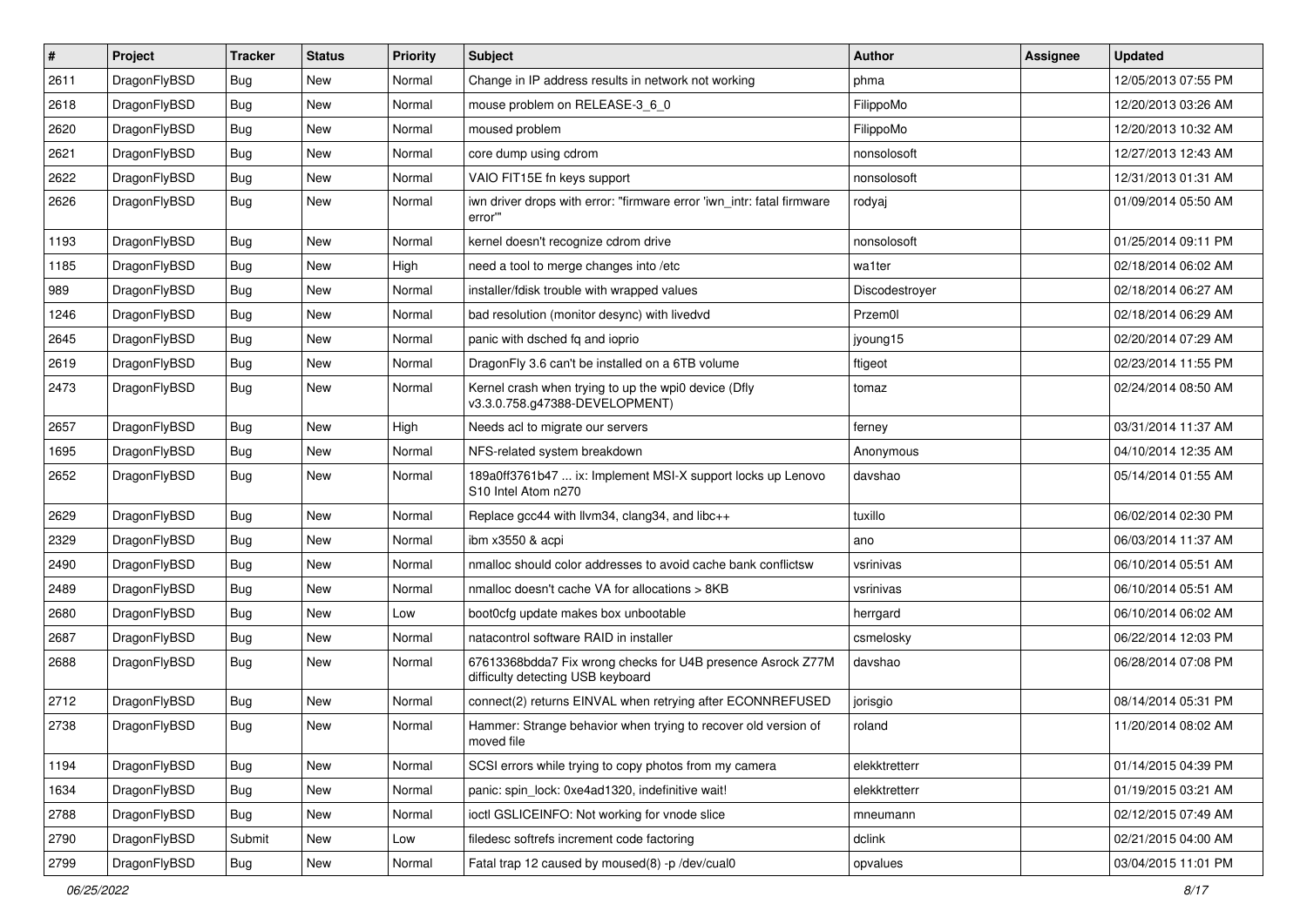| $\sharp$ | Project      | <b>Tracker</b> | <b>Status</b> | <b>Priority</b> | Subject                                                                                                       | Author           | Assignee | <b>Updated</b>      |
|----------|--------------|----------------|---------------|-----------------|---------------------------------------------------------------------------------------------------------------|------------------|----------|---------------------|
| 2802     | DragonFlyBSD | Bug            | <b>New</b>    | Normal          | USB Wifi urtwn0 crash from cd boot                                                                            | opvalues         |          | 03/10/2015 01:07 AM |
| 2803     | DragonFlyBSD | Bug            | <b>New</b>    | Normal          | HAMMER: Warning: UNDO area too small!                                                                         | ftigeot          |          | 03/11/2015 03:42 PM |
| 2809     | DragonFlyBSD | Bug            | <b>New</b>    | Normal          | hammer mirror-stream                                                                                          | masu             |          | 04/10/2015 12:33 AM |
| 2812     | DragonFlyBSD | Bug            | New           | Normal          | Panic on Intel DE3815TYKHE                                                                                    | tmorp            |          | 05/14/2015 03:14 PM |
| 2816     | DragonFlyBSD | Bug            | <b>New</b>    | Normal          | A multitasking process being debugged can get stuck                                                           | phma             |          | 05/19/2015 03:57 AM |
| 2820     | DragonFlyBSD | Bug            | New           | Normal          | TP-Link USB Wi-Fi adapter cannot be reattached to the system                                                  | shamaz           |          | 05/22/2015 09:45 PM |
| 2840     | DragonFlyBSD | Bug            | <b>New</b>    | Normal          | wrong voltage is reported                                                                                     | yellowrabbit2010 |          | 09/11/2015 06:09 PM |
| 2835     | DragonFlyBSD | Bug            | <b>New</b>    | Normal          | /usr/include/c++/5.0/bits/c++locale.h likes<br>POSIX_C_SOURCE>=200809                                         | davshao          |          | 11/18/2015 03:40 AM |
| 2857     | DragonFlyBSD | Bug            | New           | Normal          | hammer stalls via bitcoin-qt                                                                                  | tkusumi          |          | 11/30/2015 06:52 AM |
| 2858     | DragonFlyBSD | Bug            | <b>New</b>    | Low             | Installer "Local or UTC" question should have "No" selected by<br>default.                                    | cgag             |          | 12/02/2015 01:18 PM |
| 2859     | DragonFlyBSD | <b>Bug</b>     | New           | Low             | Installer configuration menu always highlights "Select timezone", no<br>matter which step was last completed. | cgag             |          | 12/02/2015 01:54 PM |
| 2863     | DragonFlyBSD | Bug            | <b>New</b>    | Normal          | HAMMER synch tid is zero                                                                                      | shamaz           |          | 12/12/2015 11:24 PM |
| 2874     | DragonFlyBSD | Bug            | <b>New</b>    | Normal          | make world DESTDIR=/emptydir fails                                                                            | pascii           |          | 12/25/2015 07:04 AM |
| 2674     | DragonFlyBSD | Bug            | <b>New</b>    | Normal          | <b>GPT Support</b>                                                                                            | ftigeot          |          | 12/28/2015 02:54 PM |
| 2877     | DragonFlyBSD | Bug            | <b>New</b>    | Low             | sed fails when working with UTF-8 locale and non-UTF symbols                                                  | arcade@b1t.name  |          | 12/30/2015 11:20 AM |
| 2881     | DragonFlyBSD | Bug            | <b>New</b>    | Normal          | Pulseaudio hangs/resets system when starting X11                                                              | mneumann         |          | 01/09/2016 03:08 AM |
| 2882     | DragonFlyBSD | Bug            | <b>New</b>    | Low             | bridge sends packets from individual interfaces                                                               | arcade@b1t.name  |          | 01/09/2016 12:43 PM |
| 2886     | DragonFlyBSD | Bug            | <b>New</b>    | Normal          | dragonfly mail agent: sending a testmail causes high system load                                              | worf             |          | 02/05/2016 05:53 AM |
| 2887     | DragonFlyBSD | Bug            | <b>New</b>    | Low             | Missing extattr_namespace_to_string and<br>extattr_string_to_namespace functions                              | rubenk           |          | 02/06/2016 05:09 AM |
| 2892     | DragonFlyBSD | Bug            | <b>New</b>    | Normal          | swap_pager:indefinite wait bufferf error                                                                      | <b>Ihmwzy</b>    |          | 02/21/2016 10:32 PM |
| 2890     | DragonFlyBSD | Bug            | <b>New</b>    | Normal          | not able to boot usb installer on Toshiba Chromebook 2                                                        | johnnywhishbone  |          | 02/22/2016 03:42 AM |
| 2891     | DragonFlyBSD | Bug            | <b>New</b>    | Normal          | Kernel panic in IEEE802.11 related code                                                                       | shamaz           |          | 05/29/2016 05:49 PM |
| 2878     | DragonFlyBSD | <b>Bug</b>     | <b>New</b>    | Low             | [fix] CCVER problem when using clang and cpu extensions<br>(intrinsics)                                       | arcade@b1t.name  |          | 06/24/2016 04:25 AM |
| 2924     | DragonFlyBSD | <b>Bug</b>     | <b>New</b>    | Normal          | cat -v fails to tag characters in extended table with M- prefix with<br>some locales                          | sevan            |          | 07/11/2016 07:18 AM |
| 2930     | DragonFlyBSD | Bug            | New           | High            | 'objcache' causes panic during 'nfs_readdir'                                                                  | tofergus         |          | 07/26/2016 01:09 PM |
| 2931     | DragonFlyBSD | Bug            | New           | Low             | 'gdb' of 'vkernel' unable to print backtrace                                                                  | tofergus         |          | 07/26/2016 01:51 PM |
| 2933     | DragonFlyBSD | Submit         | New           | Normal          | Remove unix domain socket support from cat(1)                                                                 | sevan            |          | 08/01/2016 08:10 PM |
| 2936     | DragonFlyBSD | <b>Bug</b>     | New           | Normal          | loader.efi crashes while loading kernel                                                                       | spaceille        |          | 08/20/2016 06:17 AM |
| 2915     | DragonFlyBSD | Bug            | New           | High            | Hammer mirror-copy problem                                                                                    | t_dfbsd          |          | 08/25/2016 05:28 AM |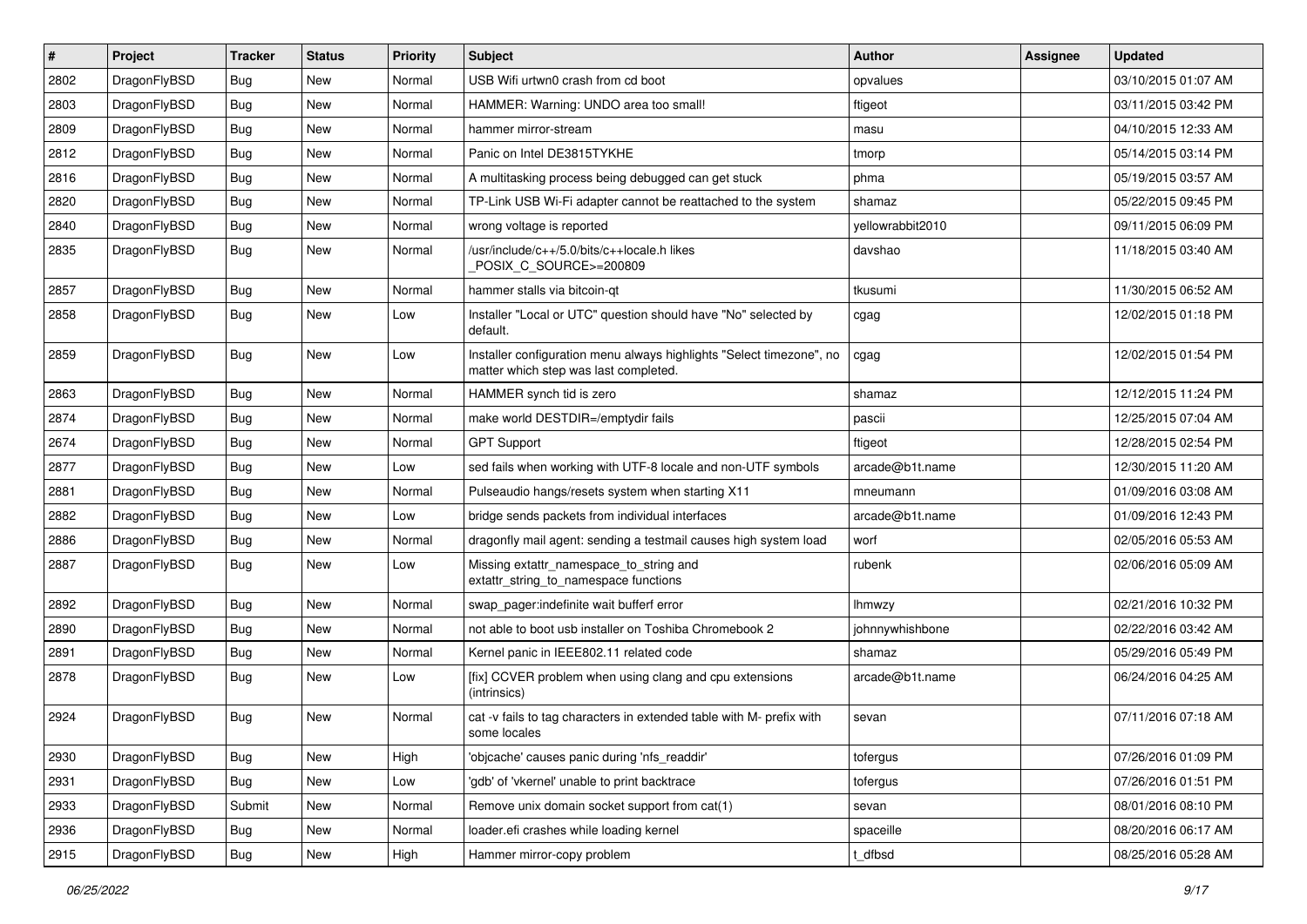| #    | Project      | <b>Tracker</b> | <b>Status</b> | <b>Priority</b> | <b>Subject</b>                                                                                          | Author                 | Assignee | <b>Updated</b>      |
|------|--------------|----------------|---------------|-----------------|---------------------------------------------------------------------------------------------------------|------------------------|----------|---------------------|
| 2526 | DragonFlyBSD | Bug            | <b>New</b>    | Normal          | hammer cleanup doesn't run on first day of DST                                                          | pavalos                |          | 10/18/2016 05:28 PM |
| 2970 | DragonFlyBSD | <b>Bug</b>     | <b>New</b>    | Normal          | kernel 4.7: "Is -I" causes panic on UDF filesystem: "bgetvp -<br>overlapping buffer"                    | peeter                 |          | 12/21/2016 02:46 AM |
| 2972 | DragonFlyBSD | Bug            | <b>New</b>    | Normal          | ipfw3 "deny to me" does not work correctly                                                              | mneumann               |          | 12/27/2016 12:11 PM |
| 2994 | DragonFlyBSD | <b>Bug</b>     | <b>New</b>    | Normal          | Intermittent boot hangs after git: hammer - HAMMER Version 7                                            | davshao                |          | 03/30/2017 02:06 PM |
| 3006 | DragonFlyBSD | Bug            | New           | Normal          | boot0cfg: panic in kern udev.c in function udev dict set cstr when<br>installing in VirtualBox          | MichiGreat             |          | 04/01/2017 02:22 PM |
| 3018 | DragonFlyBSD | Bug            | <b>New</b>    | Normal          | sys/bus/u4b/wlan/if_run.c:5464]: (style) Redundant condition                                            | dcb                    |          | 04/11/2017 11:26 AM |
| 3022 | DragonFlyBSD | Bug            | <b>New</b>    | Normal          | sys/dev/netif/ath/ath/if ath.c:2142: strange bitmask?                                                   | dcb                    |          | 04/11/2017 11:49 AM |
| 3024 | DragonFlyBSD | Bug            | <b>New</b>    | Low             | sys/dev/netif/wi/if_wi.c:1090]: (style) Redundant condition                                             | dcb                    |          | 04/11/2017 11:56 AM |
| 3035 | DragonFlyBSD | Bug            | <b>New</b>    | Normal          | panic: assertion "cpu >= 0 && cpu < ncpus" failed in netisr_cpuport<br>at /usr/src/sys/net/netisr2.h:87 | masu                   |          | 05/11/2017 01:24 AM |
| 3036 | DragonFlyBSD | Bug            | <b>New</b>    | Normal          | panic in icmp_redirect_start() ASSERT_IN_NETISR(0)                                                      | tautolog               |          | 05/11/2017 07:27 PM |
| 3049 | DragonFlyBSD | Bug            | <b>New</b>    | Normal          | panic DragonFly v4.8.1-RELEASE by mounting a malformed<br>msdosfs image [12.128]                        | open.source@ribose.com |          | 08/14/2017 02:53 AM |
| 3051 | DragonFlyBSD | <b>Bug</b>     | <b>New</b>    | Normal          | panic DragonFly v4.8.1-RELEASE by mounting a malformed NTFS<br>image [12.000]                           | open.source@ribose.com |          | 08/14/2017 03:20 AM |
| 3052 | DragonFlyBSD | Bug            | New           | Normal          | panic DragonFly v4.8.1-RELEASE by mounting a malformed NTFS<br>image [64.000]                           | open.source@ribose.com |          | 08/14/2017 03:22 AM |
| 3025 | DragonFlyBSD | Bug            | <b>New</b>    | Normal          | sys/dev/powermng/powernow/powernow.c:284: bad comparison?                                               | dcb                    |          | 09/23/2017 07:45 AM |
| 3076 | DragonFlyBSD | Bug            | <b>New</b>    | Normal          | sys/dev/netif/ig_hal/e1000_ich8lan.c:1594: sanity checking mixup?                                       | dcb                    |          | 10/11/2017 01:58 AM |
| 3110 | DragonFlyBSD | <b>Bug</b>     | <b>New</b>    | Normal          | crash with ipfw3 under load                                                                             | bnegre82               |          | 12/09/2017 06:22 AM |
| 3116 | DragonFlyBSD | Bug            | New           | Normal          | da0 detects on very big volume if to _remove_ usb install stick and<br>reboot on Intel NUC5PPYH         | dpostolov              |          | 01/07/2018 09:40 PM |
| 3117 | DragonFlyBSD | Bug            | <b>New</b>    | Normal          | Problem with colours if "intel" video-driver used                                                       | dpostolov              |          | 01/07/2018 11:35 PM |
| 3129 | DragonFlyBSD | Bug            | <b>New</b>    | High            | Kernel panic with 5.2.0 on A2SDi-4C-HLN4F                                                               | stateless              |          | 04/24/2018 12:50 AM |
| 3132 | DragonFlyBSD | Bug            | New           | Low             | unifdef mined                                                                                           | bcallah                |          | 04/26/2018 08:34 PM |
| 3134 | DragonFlyBSD | Bug            | New           | Normal          | RFC 3021 (/31 networks) appear to be unsupported                                                        | jailbird               |          | 05/16/2018 11:03 PM |
| 3135 | DragonFlyBSD | Submit         | <b>New</b>    | Normal          | Add EVFILT_RECV and EVFILT_SEND                                                                         | tautolog               |          | 05/25/2018 09:59 PM |
| 3139 | DragonFlyBSD | Bug            | <b>New</b>    | Normal          | USB Mouse Does Not Work in DragonflyBSD guest on VirtualBox                                             | chiguy1256             |          | 06/24/2018 10:14 PM |
| 3142 | DragonFlyBSD | Submit         | <b>New</b>    | Normal          | lib/libdmsg: Unbreak using new API EVP_CIPHER_CTX_new()                                                 | tkusumi                |          | 07/08/2018 04:18 AM |
| 3143 | DragonFlyBSD | Bug            | New           | Normal          | assertion "0" failed in hammer2_inode_xop_chain_sync                                                    | cbin                   |          | 07/18/2018 12:50 PM |
| 3120 | DragonFlyBSD | <b>Bug</b>     | New           | Normal          | Intel AC 8260 firmware does not load                                                                    | Vintodrimmer           |          | 08/28/2018 03:30 AM |
| 3147 | DragonFlyBSD | Submit         | New           | Normal          | Enable headless installation                                                                            | ddegroot               |          | 10/09/2018 01:25 PM |
| 2898 | DragonFlyBSD | Bug            | New           | Normal          | HAMMER panic                                                                                            | pavalos                |          | 11/03/2018 07:05 AM |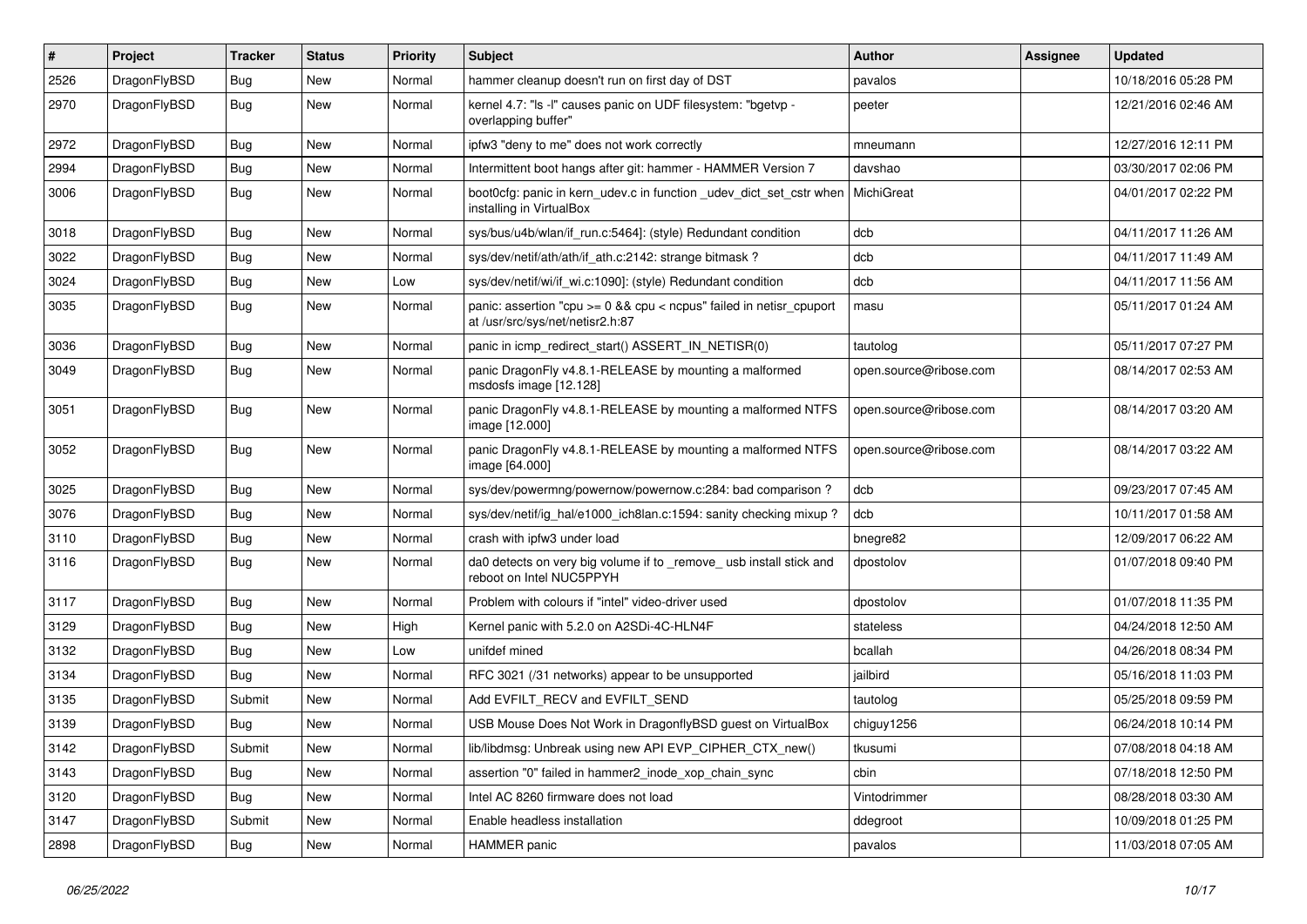| #    | Project      | <b>Tracker</b> | <b>Status</b> | <b>Priority</b> | Subject                                                                                                                                                     | Author            | Assignee | <b>Updated</b>      |
|------|--------------|----------------|---------------|-----------------|-------------------------------------------------------------------------------------------------------------------------------------------------------------|-------------------|----------|---------------------|
| 2287 | DragonFlyBSD | Bug            | <b>New</b>    | Normal          | HAMMER(ROOT) Illegal UNDO TAIL signature at<br>300000001967c000                                                                                             | y0n3t4n1          |          | 11/07/2018 01:22 AM |
| 3157 | DragonFlyBSD | Bug            | <b>New</b>    | Normal          | TP-Link UE300 not working in 5.2-RELEASE                                                                                                                    | tuxillo           |          | 11/15/2018 02:08 PM |
| 2250 | DragonFlyBSD | Bug            | <b>New</b>    | Normal          | Kernel panic                                                                                                                                                | adamk             |          | 11/23/2018 01:10 AM |
| 3141 | DragonFlyBSD | Bug            | <b>New</b>    | Normal          | dhclient blocks boot process                                                                                                                                | rowo              |          | 12/16/2018 11:01 AM |
| 3165 | DragonFlyBSD | Bug            | <b>New</b>    | Normal          | Looping at boot time                                                                                                                                        | gop               |          | 12/28/2018 01:04 PM |
| 3184 | DragonFlyBSD | Bug            | <b>New</b>    | Normal          | tsleep(9) return value when PCATCH specified                                                                                                                | tkusumi           |          | 04/03/2019 06:49 AM |
| 1850 | DragonFlyBSD | Bug            | <b>New</b>    | Normal          | volume-add on hammer root fs panic                                                                                                                          | Johannes.Hofmann  |          | 04/18/2019 04:27 AM |
| 3124 | DragonFlyBSD | Bug            | <b>New</b>    | High            | DragonFlyBSD 5.0.2 with Hammer2 with UEFI install doesn't boot                                                                                              | wiesl             |          | 06/18/2019 05:07 AM |
| 3047 | DragonFlyBSD | Bug            | New           | Normal          | <b>HAMMER</b> critical write error                                                                                                                          | samuel            |          | 06/19/2019 09:50 AM |
| 3194 | DragonFlyBSD | Bug            | New           | High            | Hammer kernel crash on mirror-stream of PFS after upgrade<br>(assertion "cursor->flags &<br>HAMMER_CURSOR_ITERATE_CHECK" failed in<br>hammer btree iterate) | Anonymous         |          | 06/29/2019 01:32 PM |
| 3196 | DragonFlyBSD | Bug            | <b>New</b>    | Normal          | test issue after redmine upgrade (2)                                                                                                                        | tuxillo           |          | 07/05/2019 04:33 AM |
| 3199 | DragonFlyBSD | Bug            | <b>New</b>    | Normal          | PFS label not found panic                                                                                                                                   | tse               |          | 08/21/2019 03:51 AM |
| 3206 | DragonFlyBSD | Submit         | <b>New</b>    | Normal          | update psm/kbd to FreeBSD 12.0 code                                                                                                                         | htse              |          | 10/05/2019 03:49 PM |
| 3209 | DragonFlyBSD | Bug            | <b>New</b>    | Normal          | svc has some minor bugs                                                                                                                                     | arcade@b1t.name   |          | 10/24/2019 09:08 AM |
| 3215 | DragonFlyBSD | Bug            | <b>New</b>    | Normal          | Hang in tcdrain(3) after write(3)                                                                                                                           | noloader          |          | 11/25/2019 03:08 PM |
| 3217 | DragonFlyBSD | Bug            | <b>New</b>    | Normal          | rescue tools: make install fails if rescue folder doesn't exist                                                                                             | t dfbsd           |          | 11/27/2019 08:16 PM |
| 3218 | DragonFlyBSD | Bug            | <b>New</b>    | Normal          | Kernel panics are not sent to comconsole when booted over EFI                                                                                               | mqudsi            |          | 12/02/2019 08:52 PM |
| 3222 | DragonFlyBSD | Bug            | <b>New</b>    | Normal          | gcc - undefined reference to '__atomic_load' (missing libatomic?)                                                                                           | mneumann          |          | 02/08/2020 02:45 AM |
| 3224 | DragonFlyBSD | Bug            | <b>New</b>    | Normal          | Kernel panic when trying to ping6                                                                                                                           | zhtw              |          | 03/08/2020 08:55 AM |
| 3225 | DragonFlyBSD | Bug            | <b>New</b>    | Normal          | nfsd freeze when using qemu                                                                                                                                 | tse               |          | 03/17/2020 11:52 AM |
| 3227 | DragonFlyBSD | Submit         | New           | Normal          | Add HAMMER2 instructions in the installation medium README                                                                                                  | daftaupe          |          | 03/26/2020 03:34 PM |
| 3219 | DragonFlyBSD | Bug            | <b>New</b>    | Normal          | x11/xorg port can not be build                                                                                                                              | <b>UlasSAYGIN</b> |          | 03/31/2020 08:57 AM |
| 3231 | DragonFlyBSD | Bug            | <b>New</b>    | Normal          | wifi drops on 5.8                                                                                                                                           | tse               |          | 04/06/2020 05:08 AM |
| 3226 | DragonFlyBSD | Bug            | <b>New</b>    | Normal          | Xorg freezes in vm: thread stuck in "objtrm1"                                                                                                               | peeter            |          | 04/08/2020 02:10 AM |
| 3197 | DragonFlyBSD | Bug            | New           | Normal          | DragonFly upgrades                                                                                                                                          | tse               |          | 04/18/2020 04:18 PM |
| 3235 | DragonFlyBSD | Bug            | New           | Normal          | Kernel panic in devfs_vnops.c                                                                                                                               | mneumann          |          | 04/28/2020 07:00 AM |
| 3238 | DragonFlyBSD | <b>Bug</b>     | New           | Normal          | race conditions when printing from vkernel console                                                                                                          | piecuch           |          | 05/19/2020 02:50 PM |
| 3239 | DragonFlyBSD | <b>Bug</b>     | New           | Normal          | unable to SIGKILL glitched emacs                                                                                                                            | piecuch           |          | 05/26/2020 03:30 AM |
| 3240 | DragonFlyBSD | Bug            | New           | High            | compile error because of openssl with /usr/dports/security/rhash<br>for mysql 8 install                                                                     | <b>UlasSAYGIN</b> |          | 06/04/2020 08:05 AM |
| 3208 | DragonFlyBSD | <b>Bug</b>     | New           | Normal          | Crash related to nfsd                                                                                                                                       | tse               |          | 06/11/2020 05:52 AM |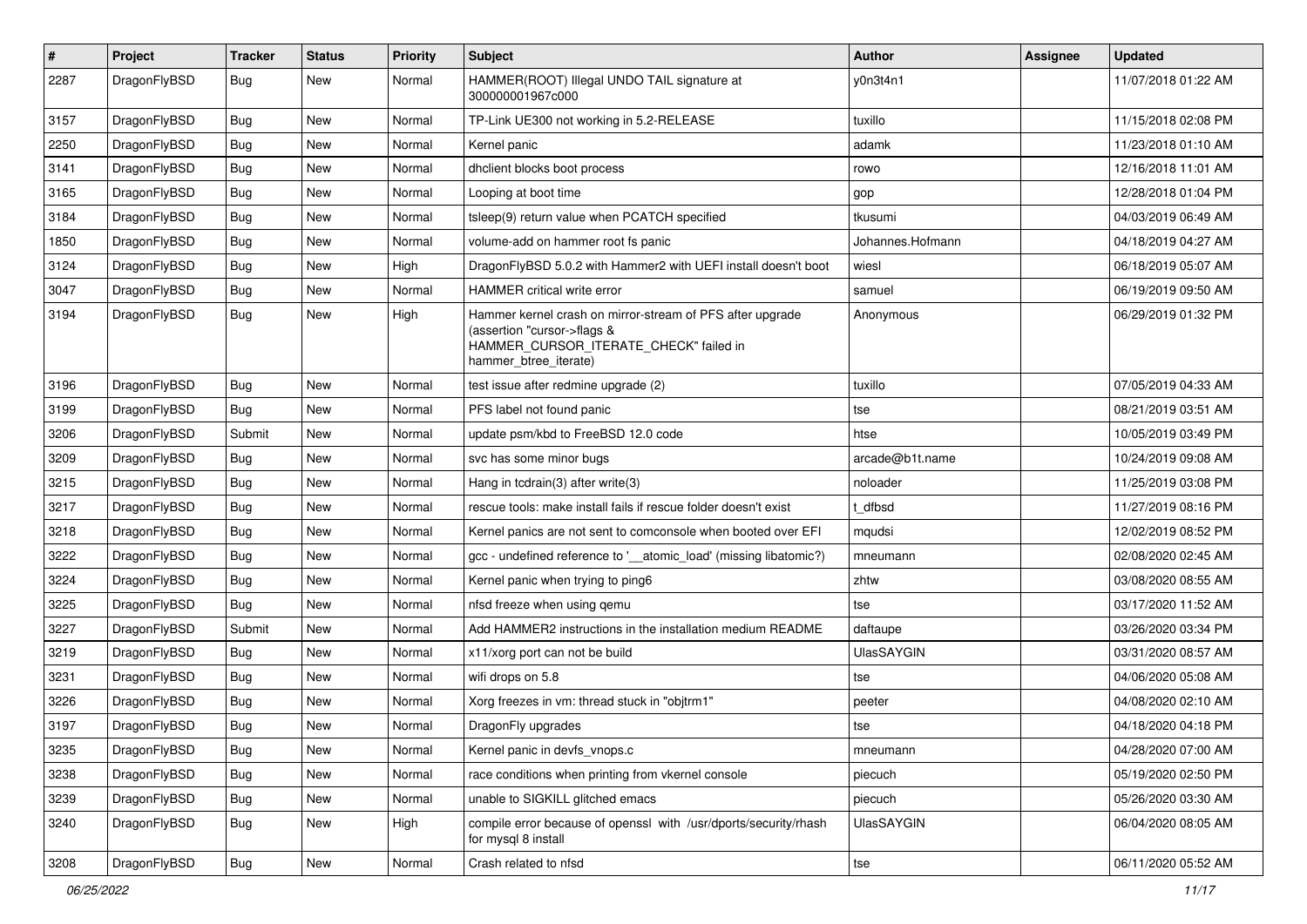| $\sharp$ | Project      | <b>Tracker</b> | <b>Status</b> | <b>Priority</b> | Subject                                                                                                              | <b>Author</b> | Assignee | <b>Updated</b>      |
|----------|--------------|----------------|---------------|-----------------|----------------------------------------------------------------------------------------------------------------------|---------------|----------|---------------------|
| 3170     | DragonFlyBSD | Bug            | <b>New</b>    | Normal          | repeatable nfsd crash                                                                                                | tse           |          | 06/11/2020 05:52 AM |
| 3107     | DragonFlyBSD | Bug            | <b>New</b>    | Low             | ACPI interrupt storm when loading i915 on Lenovo T460                                                                | oyvinht       |          | 07/15/2020 07:01 AM |
| 3245     | DragonFlyBSD | Bug            | New           | Normal          | panic: free: guard1x fail, i915 load from loader.conf                                                                | polachok      |          | 08/21/2020 10:36 AM |
| 2587     | DragonFlyBSD | Bug            | New           | Normal          | SATA DVD writer not detected by DragonFly                                                                            | srussell      |          | 09/04/2020 08:55 AM |
| 3246     | DragonFlyBSD | Bug            | <b>New</b>    | Normal          | HAMMER2 unable to handle ENOSPC properly                                                                             | tkusumi       |          | 09/04/2020 11:11 AM |
| 3243     | DragonFlyBSD | Bug            | <b>New</b>    | Normal          | SMART status not reported properly for SSD disks                                                                     | daftaupe      |          | 09/09/2020 11:03 PM |
| 3247     | DragonFlyBSD | Bug            | <b>New</b>    | Normal          | Kernel panic doing nothing much                                                                                      | phma          |          | 09/12/2020 11:40 PM |
| 3249     | DragonFlyBSD | Bug            | <b>New</b>    | Normal          | HAMMER2 fsync(2) not working properly                                                                                | tkusumi       |          | 09/21/2020 07:07 AM |
| 3252     | DragonFlyBSD | Bug            | New           | Normal          | tcsetattr/tcgetattr set errno incorrectly on non-TTY                                                                 | tonyc         |          | 10/26/2020 09:34 PM |
| 3041     | DragonFlyBSD | Submit         | <b>New</b>    | Normal          | firmware: Remove embedding of multiple images in one module.                                                         | Anonymous     |          | 12/25/2020 02:15 AM |
| 3228     | DragonFlyBSD | Bug            | New           | Low             | pfi_kif_unref: state refcount <= 0 in dmesg                                                                          | justin        |          | 03/05/2021 06:39 AM |
| 3266     | DragonFlyBSD | Bug            | New           | High            | Filesystems broken due to "KKASSERT(count &<br>TOK_COUNTMASK);"                                                      | tkusumi       |          | 03/15/2021 01:21 PM |
| 1594     | DragonFlyBSD | <b>Bug</b>     | <b>New</b>    | Normal          | Kernel panic during boot from Live CD on Dell E6400                                                                  | bodie         |          | 05/11/2021 03:54 AM |
| 2544     | DragonFlyBSD | Bug            | New           | Normal          | live DVD system boot (menu option 1) caused db> prompt on<br>PE1950                                                  | estrabd       |          | 05/11/2021 03:54 AM |
| 2630     | DragonFlyBSD | <b>Bug</b>     | <b>New</b>    | Normal          | Bring in latest iconv fixes from FreeBSD10 as well as csmapper<br>updates                                            | tuxillo       |          | 05/11/2021 03:54 AM |
| 2641     | DragonFlyBSD | Bug            | New           | Normal          | Panic when loading natapci as module                                                                                 | tuxillo       |          | 05/11/2021 03:54 AM |
| 2647     | DragonFlyBSD | Bug            | New           | Normal          | HAMMER panic on 3.6.0                                                                                                | tuxillo       |          | 05/11/2021 03:54 AM |
| 2708     | DragonFlyBSD | Bug            | <b>New</b>    | Normal          | unable to send TCP nor UDP on age(4) interface                                                                       | dermiste      |          | 05/11/2021 03:54 AM |
| 2067     | DragonFlyBSD | Bug            | <b>New</b>    | Normal          | sound/pcm: "play interrupt timeout, channel dead"                                                                    | matthiasr     |          | 05/11/2021 03:55 AM |
| 2735     | DragonFlyBSD | Bug            | <b>New</b>    | Urgent          | iwn panics SYSSASSERT                                                                                                | cnb           |          | 05/11/2021 03:55 AM |
| 2736     | DragonFlyBSD | Bug            | <b>New</b>    | High            | kernel panics on acpi timer probe function                                                                           | cnb           |          | 05/11/2021 03:55 AM |
| 2808     | DragonFlyBSD | Bug            | New           | Normal          | X freeze by switching between X and VT - results in black screen                                                     | lukesky333    |          | 05/11/2021 03:55 AM |
| 1313     | DragonFlyBSD | Bug            | <b>New</b>    | Low             | Signal code in kernel needs major overhaul (signal queues,<br>si code, si addr)                                      | hasso         |          | 05/11/2021 04:00 AM |
| 2675     | DragonFlyBSD | Bug            | New           | Low             | Ultimate N WiFi Link 5300 get iwn_intr: fatal firmware error on 5GHz                                                 | revuwa        |          | 05/11/2021 04:07 AM |
| 2852     | DragonFlyBSD | Bug            | New           | Normal          | Hammer File System - hangs on undo during system boot / mount -<br>will not recover on DragonFlyBSD newer than 3.6.0 | abale         |          | 05/11/2021 04:07 AM |
| 1192     | DragonFlyBSD | Submit         | <b>New</b>    | Normal          | KKASSERTs in sys/kern/uipc_{msg,socket}.c are too strict                                                             | rumcic        |          | 05/11/2021 04:07 AM |
| 2921     | DragonFlyBSD | Submit         | New           | Normal          | Allow moused to accept userland mouse events                                                                         | tautolog      |          | 05/11/2021 04:08 AM |
| 3101     | DragonFlyBSD | <b>Bug</b>     | New           | Low             | PFI CGI install not working in dragonflybsd 5.0.1 USB install                                                        | bnegre82      |          | 05/11/2021 04:14 AM |
| 2917     | DragonFlyBSD | Bug            | New           | Normal          | da8: reading primary partition table: error accessing offset<br>000000000000 for 512                                 | liweitianux   |          | 05/11/2021 08:43 PM |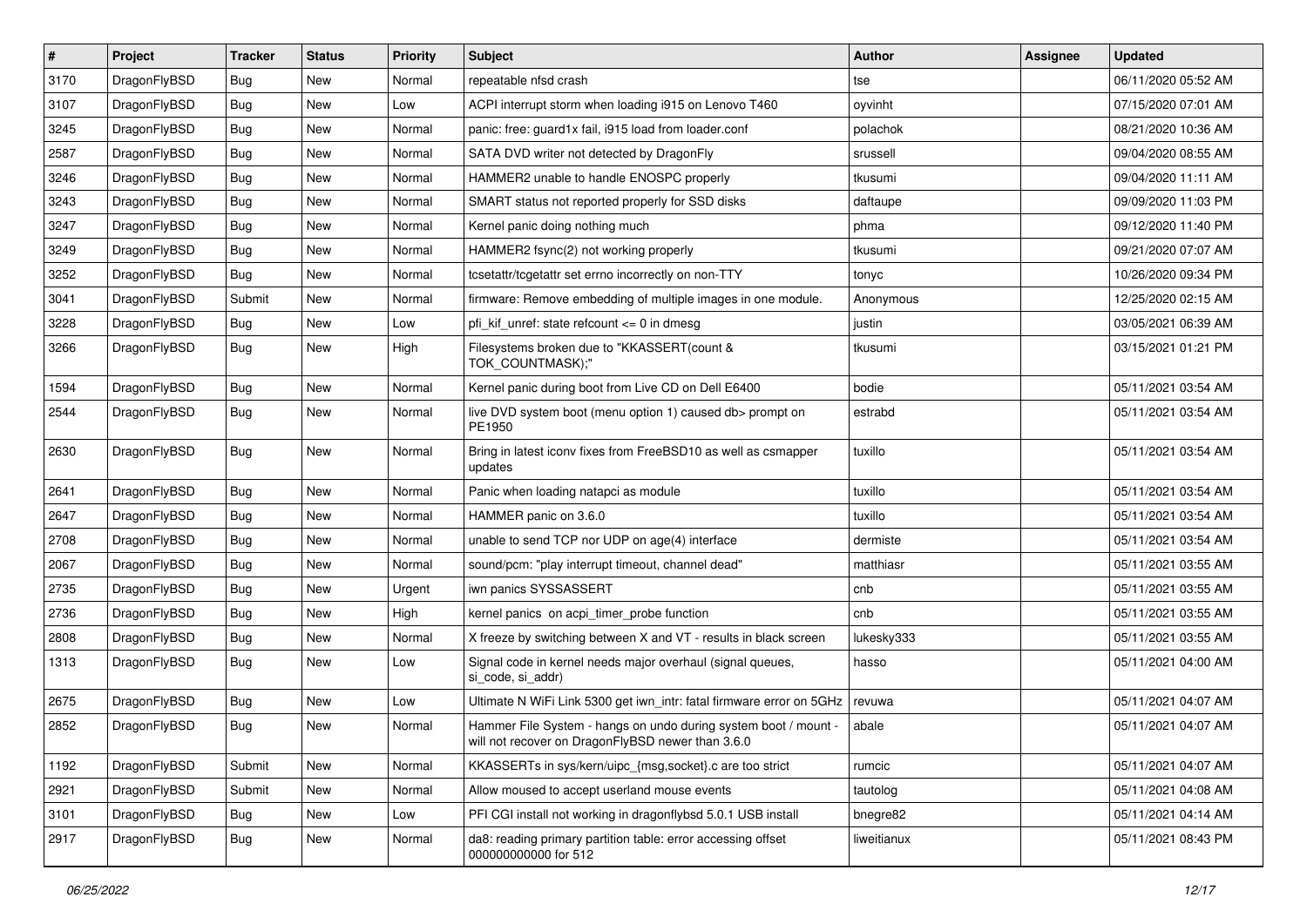| $\sharp$ | Project      | <b>Tracker</b> | <b>Status</b> | <b>Priority</b> | Subject                                                                                                   | <b>Author</b>   | Assignee | <b>Updated</b>      |
|----------|--------------|----------------|---------------|-----------------|-----------------------------------------------------------------------------------------------------------|-----------------|----------|---------------------|
| 2806     | DragonFlyBSD | Bug            | New           | Normal          | failed to configure a link-local address on ath0 (errno = 22)                                             | Chingyuan       |          | 05/25/2021 01:00 AM |
| 3281     | DragonFlyBSD | Bug            | <b>New</b>    | Normal          | Crash after leaving unattended for a while                                                                | bhaible         |          | 07/10/2021 03:32 AM |
| 3284     | DragonFlyBSD | Bug            | New           | Normal          | Wrong towlower() result for U+038A                                                                        | bhaible         |          | 07/10/2021 03:34 AM |
| 3283     | DragonFlyBSD | Bug            | New           | Normal          | mknodat() cannot create FIFOs                                                                             | bhaible         |          | 07/10/2021 03:34 AM |
| 3282     | DragonFlyBSD | Bug            | <b>New</b>    | Normal          | unexpected errno value from fopen()                                                                       | bhaible         |          | 07/10/2021 03:34 AM |
| 3280     | DragonFlyBSD | Bug            | New           | Normal          | KMS console and i915(4) not working in 6.0                                                                | cmusser         |          | 07/10/2021 03:35 AM |
| 3276     | DragonFlyBSD | Submit         | New           | Normal          | Add option controlling whether gpt expand expands the last partition<br>(needs testing)                   | falsifian       |          | 07/10/2021 03:35 AM |
| 3278     | DragonFlyBSD | Bug            | <b>New</b>    | Normal          | Second screen image is distorted                                                                          | arcade@b1t.name |          | 07/10/2021 03:36 AM |
| 3189     | DragonFlyBSD | <b>Bug</b>     | New           | Normal          | Allow DragonFly Mail Agent to accept an alternate config via<br>command line switch                       | iang            |          | 08/16/2021 12:42 AM |
| 3201     | DragonFlyBSD | Submit         | <b>New</b>    | Normal          | Fixes make search display                                                                                 | htse            |          | 08/20/2021 04:02 PM |
| 3298     | DragonFlyBSD | Bug            | <b>New</b>    | Normal          | Running "w" and having logged in via XDM through VNC, "w" prints<br>an extra error message                | piecuch         |          | 10/25/2021 09:16 AM |
| 3302     | DragonFlyBSD | Bug            | New           | Normal          | Will not boot on System76 Lemur Pro (lemp10)                                                              | piecuch         |          | 11/03/2021 10:21 AM |
| 1559     | DragonFlyBSD | <b>Bug</b>     | <b>New</b>    | Normal          | kernel trap                                                                                               | phma            |          | 11/27/2021 08:43 AM |
| 1947     | DragonFlyBSD | <b>Bug</b>     | <b>New</b>    | Low             | GA-880GM-UD2H (rev. 1.3) AHCI fails to detect disks at the end of<br>the RAID controller                  | eocallaghan     |          | 11/27/2021 08:46 AM |
| 3301     | DragonFlyBSD | Bug            | <b>New</b>    | Normal          | Gkrellm from the packages is not showing logged in users in main<br>window, logged in users always $== 0$ | adrian          |          | 01/08/2022 04:24 AM |
| 3300     | DragonFlyBSD | <b>Bug</b>     | New           | Normal          | Running Xvnc from TigerVNC package through the INETD daemon<br>in TCP WAIT mode fails hard                | adrian          |          | 01/08/2022 04:25 AM |
| 3311     | DragonFlyBSD | Bug            | <b>New</b>    | Low             | TrueCrypt support may cause kernel crash                                                                  | arcade@b1t.name |          | 04/29/2022 06:19 AM |
| 3029     | DragonFlyBSD | Bug            | <b>New</b>    | Normal          | Running DflyBSD 4.8 on FreeBSD bhyve as a guest                                                           | iron            |          | 05/13/2022 04:33 AM |
| 1774     | DragonFlyBSD | <b>Bug</b>     | <b>New</b>    | Normal          | New IP header cleanup branch available for testing                                                        | dillon          |          | 05/15/2022 10:59 AM |
| 1826     | DragonFlyBSD | <b>Bug</b>     | <b>New</b>    | Normal          | panic during boot: assertion so->so_port  in tcp_input                                                    | ftigeot         |          | 05/15/2022 11:05 AM |
| 1836     | DragonFlyBSD | Bug            | New           | Normal          | Incorrect TCP checksum show up in tcpdump                                                                 | robgar1         |          | 05/15/2022 11:22 AM |
| 1818     | DragonFlyBSD | <b>Bug</b>     | <b>New</b>    | Normal          | panic: Bad tailg NEXT (kqueue issue ?)                                                                    | ftigeot         |          | 05/15/2022 11:40 AM |
| 1877     | DragonFlyBSD | Bug            | <b>New</b>    | Normal          | Freeze during 1st hammer cleanup after new install                                                        | elekktretterr   |          | 05/15/2022 11:43 AM |
| 3312     | DragonFlyBSD | Submit         | New           | Normal          | hammer2: redundant chain modify after chain creation                                                      | tkusumi         |          | 05/15/2022 01:35 PM |
| 1899     | DragonFlyBSD | Bug            | New           | Normal          | Keyboard doesn't work                                                                                     | fransm          |          | 05/15/2022 03:32 PM |
| 1942     | DragonFlyBSD | <b>Bug</b>     | New           | Normal          | locking against myself in getcacheblk()?                                                                  | qhwt.dfly       |          | 05/31/2022 02:15 PM |
| 1982     | DragonFlyBSD | <b>Bug</b>     | New           | Low             | There is no linuxulator on x86-64                                                                         | herrgard        |          | 05/31/2022 02:25 PM |
| 1975     | DragonFlyBSD | <b>Bug</b>     | New           | Normal          | Applications seg fault in select() and poll()                                                             | rumcic          |          | 05/31/2022 02:58 PM |
| 2042     | DragonFlyBSD | <b>Bug</b>     | New           | Normal          | kernel panic, when run boot0cfg                                                                           | sepherosa       |          | 05/31/2022 03:01 PM |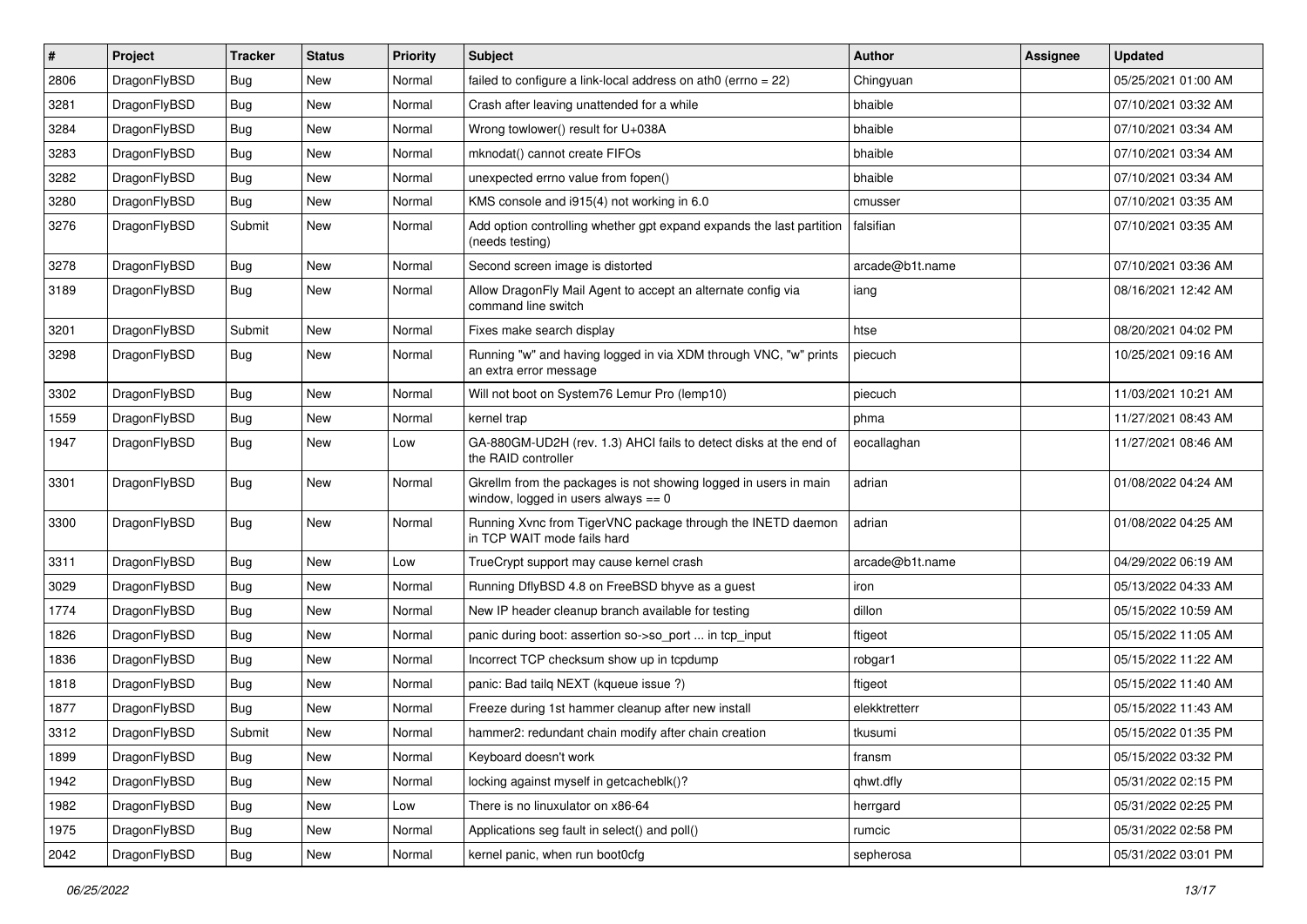| $\vert$ # | Project      | <b>Tracker</b> | <b>Status</b> | <b>Priority</b> | <b>Subject</b>                                                                                         | <b>Author</b>      | <b>Assignee</b> | <b>Updated</b>      |
|-----------|--------------|----------------|---------------|-----------------|--------------------------------------------------------------------------------------------------------|--------------------|-----------------|---------------------|
| 2122      | DragonFlyBSD | Submit         | <b>New</b>    | Normal          | [Review] Fixes to the VFS layer                                                                        | ftigeot            |                 | 05/31/2022 03:25 PM |
| 2495      | DragonFlyBSD | Bug            | New           | High            | DFBSD v3.3.0.960.g553fe7 - ocnt != 0" failed in<br>prop_object_release                                 | tuxillo            |                 | 05/31/2022 04:08 PM |
| 2498      | DragonFlyBSD | <b>Bug</b>     | New           | Normal          | DFBSD v3.2.2-RELEASE - LIST_FIRST(&bp->b_dep) == NULL"<br>failed in vfs_vmio_release                   | tuxillo            |                 | 05/31/2022 04:09 PM |
| 3313      | DragonFlyBSD | Bug            | New           | Normal          | Can't boot from my live USB at all. The kernel loading process<br>hangs.                               | rempas             |                 | 06/03/2022 12:16 AM |
| 2509      | DragonFlyBSD | <b>Bug</b>     | <b>New</b>    | Normal          | Redefinition of DIRBLKSIZ in restore(8)                                                                | swildner           |                 | 06/04/2022 04:40 AM |
| 3316      | DragonFlyBSD | Bug            | New           | Normal          | hammer2 dirent create() allows creating >1 dirents with the same<br>name                               | tkusumi            |                 | 06/05/2022 12:35 PM |
| 2282      | DragonFlyBSD | Bug            | In Progress   | Normal          | gdb segfaults with certain corefiles                                                                   | tuxillo            |                 | 01/18/2012 04:40 PM |
| 1669      | DragonFlyBSD | Bug            | In Progress   | Normal          | Drive wont open using button                                                                           | elekktretterr      |                 | 02/29/2012 12:05 PM |
| 2345      | DragonFlyBSD | Bug            | In Progress   | Normal          | DFBSD v3.1.0.457.gd679f - NFS panic on diskless station                                                | tuxillo            |                 | 04/07/2012 05:22 PM |
| 2351      | DragonFlyBSD | Bug            | In Progress   | Normal          | DFBSD v3.1.0.579.g44ccf - Stuck during startup, random freezes                                         | tuxillo            |                 | 04/24/2012 08:21 AM |
| 2296      | DragonFlyBSD | Bug            | In Progress   | High            | panic: assertion "m->wire count > $0$ " failed                                                         | thomas.nikolajsen  |                 | 08/30/2012 06:09 AM |
| 2499      | DragonFlyBSD | Bug            | In Progress   | Urgent          | DRAGONFLY 3 2 lockd not responding correctly                                                           | Nerzhul            |                 | 01/22/2013 12:47 PM |
| 331       | DragonFlyBSD | Bug            | In Progress   | Normal          | ftpsesame (aka Bridging S01E03)                                                                        | bastyaelvtars      |                 | 03/09/2013 12:28 PM |
| 725       | DragonFlyBSD | <b>Bug</b>     | In Progress   | Low             | 'make distribution' fails w/'ro' /usr/obj                                                              | c.turner           |                 | 03/09/2013 01:01 PM |
| 1502      | DragonFlyBSD | Bug            | In Progress   | Normal          | Lock while deleting files from nohistory HAMMER directories                                            | hasso              |                 | 03/10/2013 04:28 AM |
| 2731      | DragonFlyBSD | Bug            | In Progress   | Normal          | Screen full of random colors when starting Xorg with Intel Haswell<br>HD Graphics P4600                | ikatzmaier         |                 | 11/12/2014 04:08 PM |
| 1307      | DragonFlyBSD | Bug            | In Progress   | Normal          | hammer tid -2 shows unexpected result                                                                  | corecode           |                 | 10/18/2016 05:29 PM |
| 3021      | DragonFlyBSD | Bug            | In Progress   | Normal          | sys/dev/drm/i915/i915 gem stolen.c:115]: (error) Signed integer<br>overflow for expression '65535<<20' | dcb                |                 | 04/11/2017 12:46 PM |
| 3011      | DragonFlyBSD | Bug            | In Progress   | Normal          | dragonfly/sys/dev/netif/re/re.c: suspicious code?                                                      | dcb                |                 | 07/29/2017 01:26 AM |
| 3111      | DragonFlyBSD | Bug            | In Progress   | High            | Mouse lags every second heavily under X11                                                              | mneumann           |                 | 12/12/2017 09:46 PM |
| 884       | DragonFlyBSD | Bug            | In Progress   | High            | Performance/memory problems under filesystem IO load                                                   | hasso              |                 | 05/11/2021 03:50 AM |
| 1368      | DragonFlyBSD | Bug            | In Progress   | Normal          | suspend signal race?                                                                                   | qhwt+dfly          |                 | 05/11/2021 03:51 AM |
| 604       | DragonFlyBSD | Bug            | In Progress   | Normal          | 1.8.1-RELEASE - clock runs fast on mainboard ASUS P5A-B                                                | yeti               |                 | 05/11/2021 03:55 AM |
| 1148      | DragonFlyBSD | Bug            | In Progress   | Low             | BCM4311 wireless network adapter detected but not functional                                           | archimedes.gaviola |                 | 05/11/2021 04:00 AM |
| 1181      | DragonFlyBSD | Bug            | In Progress   | Normal          | ACX111 panic                                                                                           | elekktretterr      |                 | 05/11/2021 04:00 AM |
| 1218      | DragonFlyBSD | Bug            | In Progress   | Normal          | panic: assertion: error == 0 in hammer_start_transaction                                               | rumcic             |                 | 05/11/2021 04:00 AM |
| 1336      | DragonFlyBSD | Bug            | In Progress   | Normal          | Still looking for reports of missed directory entries w/ HAMMER                                        | dillon             |                 | 05/11/2021 04:00 AM |
| 1744      | DragonFlyBSD | Bug            | In Progress   | Normal          | HAMMER fsstress panic in hammer_setup_child_callback                                                   | vsrinivas          |                 | 05/11/2021 04:05 AM |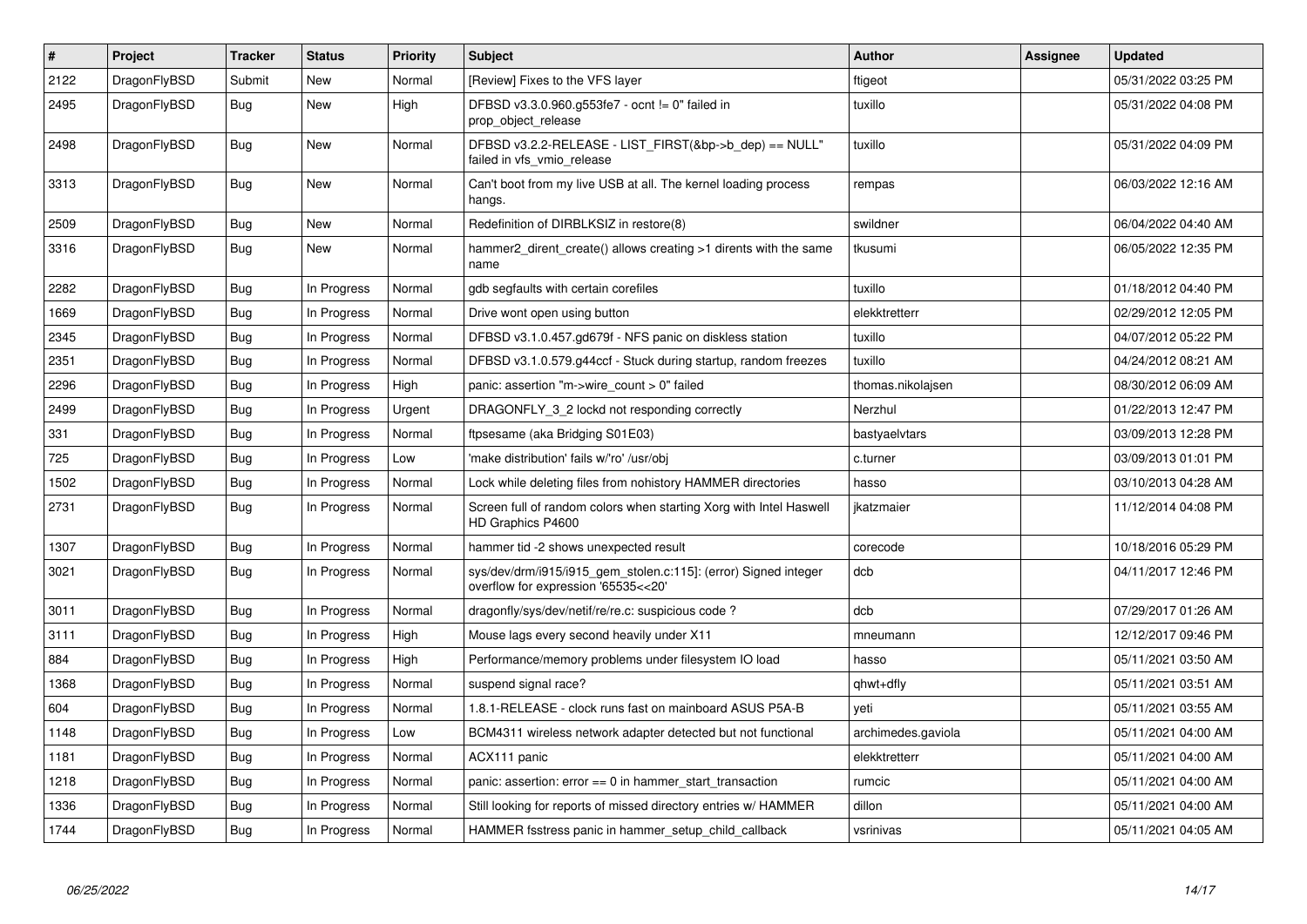| $\sharp$ | Project      | <b>Tracker</b> | <b>Status</b> | <b>Priority</b> | Subject                                                                                                   | Author            | <b>Assignee</b> | <b>Updated</b>      |
|----------|--------------|----------------|---------------|-----------------|-----------------------------------------------------------------------------------------------------------|-------------------|-----------------|---------------------|
| 1749     | DragonFlyBSD | Bug            | In Progress   | Normal          | HAMMER fsstress panic in hammer_flush_inode_core<br>'ip->flush state != HAMMER FST FLUSH'                 | vsrinivas         |                 | 05/11/2021 04:06 AM |
| 2013     | DragonFlyBSD | Bug            | In Progress   | Normal          | oversized DMA request loop                                                                                | josepht           |                 | 05/11/2021 04:06 AM |
| 2631     | DragonFlyBSD | Bug            | In Progress   | Low             | Verify library versioning current with full package build and switch it<br>on (after publishing packages) | tuxillo           |                 | 05/11/2021 04:06 AM |
| 2414     | DragonFlyBSD | Bug            | In Progress   | Normal          | Lenovo S10 acpi freeze (not new)                                                                          | davshao           |                 | 05/11/2021 04:13 AM |
| 3113     | DragonFlyBSD | Bug            | In Progress   | Urgent          | Booting vKernel fails due being out of swap space                                                         | tcullen           |                 | 05/11/2021 04:14 AM |
| 3269     | DragonFlyBSD | Bug            | In Progress   | Normal          | Is double-buffer'd buf still required by HAMMER2 ?                                                        | tkusumi           |                 | 05/12/2021 04:09 PM |
| 1398     | DragonFlyBSD | Submit         | In Progress   | Normal          | hdestroy(3) restricts hash key to point to malloc'ed space                                                | Anonymous         |                 | 08/20/2021 04:06 PM |
| 3299     | DragonFlyBSD | Bug            | In Progress   | Normal          | DragonFlyBSD reports utterly wrong uptime (most of the time, right<br>after booting in)                   | adrian            |                 | 11/11/2021 01:43 PM |
| 2797     | DragonFlyBSD | Bug            | In Progress   | Low             | vkernels with & without machdep.pmap_mmu_optimize                                                         | yellowrabbit2010  |                 | 11/27/2021 08:06 AM |
| 1661     | DragonFlyBSD | Bug            | In Progress   | Normal          | panic on password entry mount smb filesystem                                                              | vsrinivas         |                 | 11/27/2021 08:29 AM |
| 3310     | DragonFlyBSD | Bug            | In Progress   | Normal          | NVMM+QEMU fail to boot with UEFI: Mem Assist Failed<br>[gpa=0xfffffff0]                                   | liweitianux       |                 | 01/11/2022 03:22 PM |
| 2360     | DragonFlyBSD | Bug            | In Progress   | Normal          | Wishlist: virtio driver import                                                                            | vsrinivas         |                 | 06/04/2022 04:16 AM |
| 3317     | DragonFlyBSD | <b>Bug</b>     | In Progress   | Normal          | Network vtnet0 not working on Hetzner cloud                                                               | mneumann          |                 | 06/18/2022 03:55 AM |
| 2081     | DragonFlyBSD | Bug            | Feedback      | Normal          | Panic on device "detach" / "failure"                                                                      | vsrinivas         |                 | 02/29/2012 07:11 AM |
| 1860     | DragonFlyBSD | Bug            | Feedback      | Normal          | Panic while creating UFS fs on vn(4) for initrd                                                           | matthias          |                 | 02/29/2012 07:16 AM |
| 2090     | DragonFlyBSD | <b>Bug</b>     | Feedback      | Normal          | snd_hda does not support headphone automute                                                               | justin            |                 | 03/29/2012 08:03 PM |
| 2347     | DragonFlyBSD | Bug            | Feedback      | High            | Hammer PFSes destroy does not give back full space allocated to<br><b>PFS</b>                             | sgeorge           |                 | 07/19/2012 01:11 AM |
| 2396     | DragonFlyBSD | Bug            | Feedback      | High            | Latest 3.1 development version core dumps while destroying master<br><b>PFS</b>                           | sgeorge           |                 | 01/23/2013 04:10 PM |
| 2288     | DragonFlyBSD | Bug            | Feedback      | Normal          | Random IO performance loss introduced since January 1st                                                   | lentferj          |                 | 01/23/2013 04:21 PM |
| 1144     | DragonFlyBSD | Bug            | Feedback      | Normal          | Incorrect clock under KVM                                                                                 | msylvan           |                 | 03/09/2013 01:17 PM |
| 1563     | DragonFlyBSD | Bug            | Feedback      | Normal          | reset(1) doesn't reset terminal to the defaults                                                           | hasso             |                 | 03/10/2013 04:17 AM |
| 1489     | DragonFlyBSD | Bug            | Feedback      | Normal          | panic: ufs dirbad: bad dir                                                                                | rumcic            |                 | 03/10/2013 04:34 AM |
| 1249     | DragonFlyBSD | Bug            | Feedback      | Normal          | panic: ffs vfree: freeing free inode                                                                      | rumcic            |                 | 03/10/2013 05:13 AM |
| 1250     | DragonFlyBSD | Bug            | Feedback      | Normal          | Panic upon plugging an USB flash drive into the machine                                                   | rumcic            |                 | 03/10/2013 05:17 AM |
| 1668     | DragonFlyBSD | Bug            | Feedback      | Normal          | Power button not working                                                                                  | elekktretterr     |                 | 03/10/2013 06:22 AM |
| 1824     | DragonFlyBSD | <b>Bug</b>     | Feedback      | Normal          | kernel panic, x86, 2.7.3.859.ge5104                                                                       | akirchhoff135014  |                 | 03/10/2013 07:49 AM |
| 2556     | DragonFlyBSD | Bug            | Feedback      | Normal          | DragonFly v3.5.0.81.gd3479 - Process signal weirdness                                                     | tuxillo           |                 | 12/17/2013 03:48 PM |
| 285      | DragonFlyBSD | <b>Bug</b>     | Feedback      | Low             | interrupt latency with re without ip address configured                                                   | thomas.nikolajsen |                 | 02/20/2014 10:30 AM |
| 570      | DragonFlyBSD | Bug            | Feedback      | Normal          | 1.8.x: ACPI problems                                                                                      | qhwt+dfly         |                 | 06/02/2014 03:45 AM |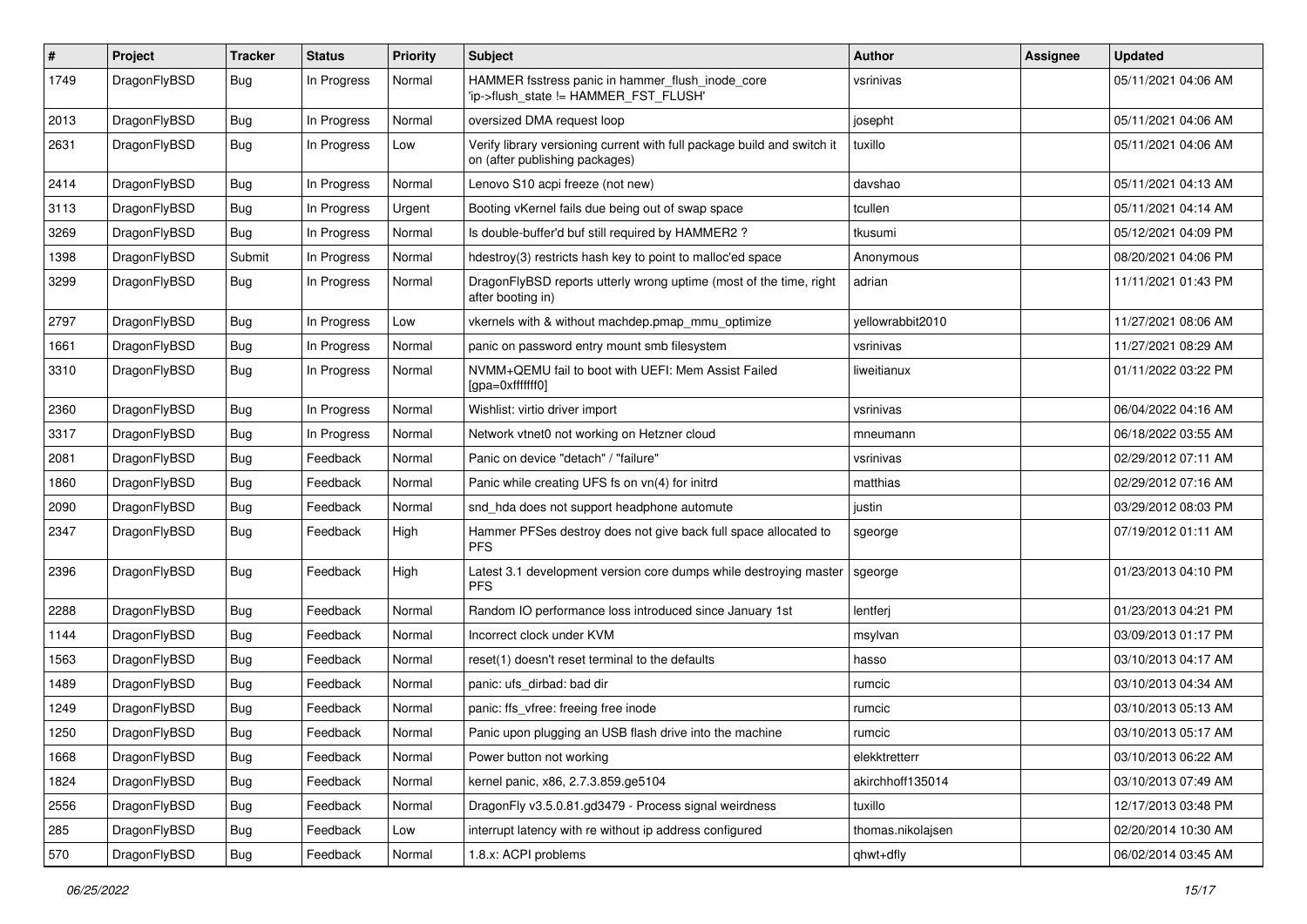| #    | Project      | <b>Tracker</b> | <b>Status</b> | <b>Priority</b> | <b>Subject</b>                                                                                                                                            | Author         | Assignee | <b>Updated</b>      |
|------|--------------|----------------|---------------|-----------------|-----------------------------------------------------------------------------------------------------------------------------------------------------------|----------------|----------|---------------------|
| 1330 | DragonFlyBSD | <b>Bug</b>     | Feedback      | Normal          | Hammer, usb disk, SYNCHRONIZE CACHE failure                                                                                                               | josepht        |          | 06/02/2014 04:56 AM |
| 1592 | DragonFlyBSD | Bug            | Feedback      | Normal          | AcpiOSUnmapMemory: Warning, deallocation did not track<br>allocation.                                                                                     | eocallaghan    |          | 06/02/2014 07:45 AM |
| 2617 | DragonFlyBSD | Bug            | Feedback      | Normal          | Possible issue with wireless mouse on 3.6 release                                                                                                         | FilippoMo      |          | 01/14/2015 03:42 PM |
| 1456 | DragonFlyBSD | <b>Bug</b>     | Feedback      | Normal          | Microsoft wireless desktop problems                                                                                                                       | elekktretterr  |          | 01/15/2015 08:34 AM |
| 846  | DragonFlyBSD | <b>Bug</b>     | Feedback      | Normal          | USB bugs:usb mouse can't used!                                                                                                                            | frankning      |          | 01/15/2015 08:36 AM |
| 979  | DragonFlyBSD | <b>Bug</b>     | Feedback      | Normal          | Failure-prone USB mass storage (SB600? msdosfs? CAM?)                                                                                                     | floid          |          | 01/15/2015 08:38 AM |
| 1560 | DragonFlyBSD | Bug            | Feedback      | Normal          | Unable to modify partition table on ThinkPad T61p during install                                                                                          | rehsack        |          | 01/15/2015 08:57 AM |
| 1672 | DragonFlyBSD | Bug            | Feedback      | Normal          | panic (trap 12) around btree_search() in 2.4.1-RELEASE                                                                                                    | floid          |          | 01/19/2015 03:36 AM |
| 2957 | DragonFlyBSD | <b>Bug</b>     | Feedback      | Normal          | swapoff -a followed by swapon -a doesn't give your swap back                                                                                              | neilb          |          | 10/09/2016 04:17 AM |
| 2958 | DragonFlyBSD | Bug            | Feedback      | Normal          | Hammer FS dies during pruning after massive write load                                                                                                    | neilb          |          | 10/11/2016 04:20 AM |
| 1521 | DragonFlyBSD | Bug            | Feedback      | Normal          | amd64 2.4 livecd won't mount root at boot                                                                                                                 | bolapara       |          | 01/28/2018 03:45 AM |
| 1580 | DragonFlyBSD | Bug            | Feedback      | Normal          | Panic (Fatal trap 12: page fault while in kernel mode) while playing<br>with pf and netif names                                                           | rumcic         |          | 12/21/2018 01:21 AM |
| 3152 | DragonFlyBSD | Bug            | Feedback      | Normal          | Console's size in ttyv0 and single user mode is sticking to 80x25,<br>while ttyv1 can make use of the whole screen                                        | overtime       |          | 02/24/2019 01:08 AM |
| 1101 | DragonFlyBSD | <b>Bug</b>     | Feedback      | Normal          | ohci related panic                                                                                                                                        | polachok       |          | 05/11/2021 04:00 AM |
| 1282 | DragonFlyBSD | <b>Bug</b>     | Feedback      | Normal          | panic (trap 12) when booting SMP kernel on Atom 330 (dual core)                                                                                           | tomaz.borstnar |          | 05/11/2021 04:00 AM |
| 1332 | DragonFlyBSD | <b>Bug</b>     | Feedback      | Normal          | DFBSD 2.2 - Booting usbcdrom/usbsticks on thinkpad hangs on<br>"BTX Halted"                                                                               | tuxillo        |          | 05/11/2021 04:00 AM |
| 1387 | DragonFlyBSD | Bug            | Feedback      | Normal          | zero-size malloc and ps: kvm getprocs: Bad address                                                                                                        | qhwt+dfly      |          | 05/11/2021 04:00 AM |
| 1429 | DragonFlyBSD | <b>Bug</b>     | Feedback      | Normal          | vkernel bug - "mfree: m->m_nextpkt != NULL"                                                                                                               | dillon         |          | 05/11/2021 04:00 AM |
| 1448 | DragonFlyBSD | Bug            | Feedback      | Normal          | panic: assertion: _tp->tt_msg->tt_cpuid == mycpuid in<br>tcp_callout_active tcp_output tcp_usr_send netmsg_pru_send<br>netmsg_service tcpmsg_service_loop | dillon         |          | 05/11/2021 04:00 AM |
| 1454 | DragonFlyBSD | <b>Bug</b>     | Feedback      | Normal          | Unable to boot from external USB DVD drive                                                                                                                | elekktretterr  |          | 05/11/2021 04:01 AM |
| 1481 | DragonFlyBSD | Bug            | Feedback      | Normal          | panic: assertion: kva p(buf) in soopt from kbuf (after ipfw pipe<br>show, 2.2.1-R)                                                                        | combiner       |          | 05/11/2021 04:01 AM |
| 1486 | DragonFlyBSD | <b>Bug</b>     | Feedback      | Normal          | Interrupt storm related to SATA DVD device                                                                                                                | hasso          |          | 05/11/2021 04:01 AM |
| 1577 | DragonFlyBSD | <b>Bug</b>     | Feedback      | Normal          | panic: assertion: leaf->base.obj id == ip->obj id in<br>hammer_ip_delete_range                                                                            | qhwt+dfly      |          | 05/11/2021 04:01 AM |
| 1591 | DragonFlyBSD | <b>Bug</b>     | Feedback      | Normal          | Lenovo X301 hangs with AHCI Driver CMD TIMEOUT<br>STS=d0 <bsy></bsy>                                                                                      | eocallaghan    |          | 05/11/2021 04:05 AM |
| 1613 | DragonFlyBSD | Bug            | Feedback      | Normal          | USB Keyboard not working on master                                                                                                                        | elekktretterr  |          | 05/11/2021 04:05 AM |
| 1618 | DragonFlyBSD | <b>Bug</b>     | Feedback      | Normal          | collision for 'struct pmap' when using RPC and <sys user.h=""></sys>                                                                                      | carenas        |          | 05/11/2021 04:05 AM |
| 1717 | DragonFlyBSD | <b>Bug</b>     | Feedback      | Normal          | HAMMER panic in hammer_cursor_down()                                                                                                                      | josepht1       |          | 05/11/2021 04:05 AM |